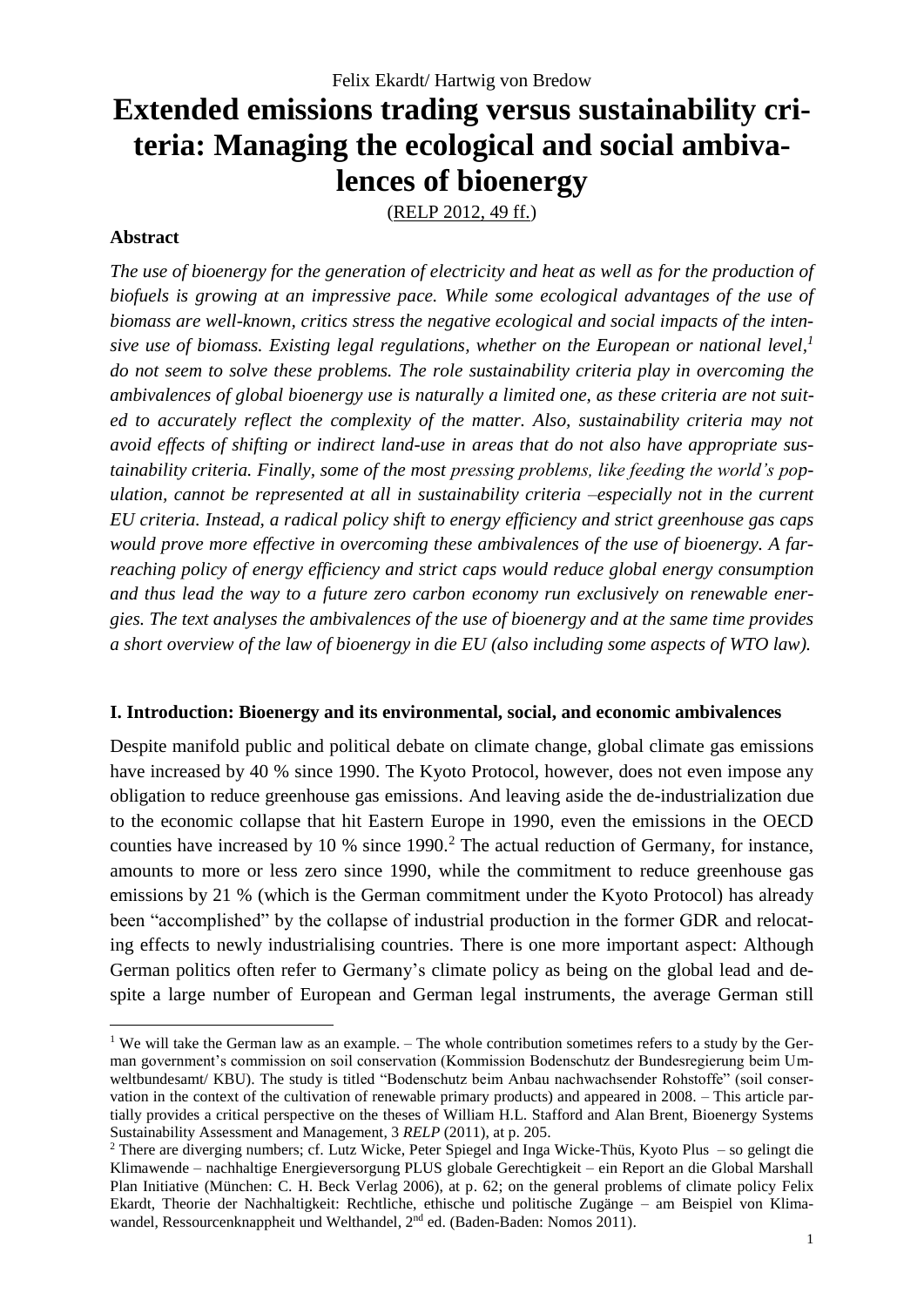emits about three times more greenhouse gas emissions than the average Chinese (and multiple times more than someone from Africa).<sup>3</sup> At the same time, Western countries will need to establish zero carbon economies, i.e. economies that basically do not emit any greenhouse gases (or compensate their emissions), by 2050 according to the IPCC. <sup>4</sup>

Being the world's largest market, the European Union recently claimed to try to break with the interconnection of economic growth and energy consumption.<sup>5</sup> However, the European Commission's roadmap envisions only very small steps that will not yet lead the way to a zero carbon economy. One of these steps is the controversial attempt to promote the use of bioenergy (biomass) in the electricity, heat, and transportation sectors.<sup>6</sup> Biomass has different meanings. It either refers to any energy carrier that derives from raw materials of animal or vegetal origin, such as animal fat, rape seeds, sugarcane, potatoes, sun flowers, and different types of wood, such as forest waste woods<sup>7</sup>, including all secondary and waste products and all residues. Art. 2 e) of the European Directive on Renewable Energies<sup>8</sup> also includes the biodegradable fraction of industrial and municipal waste. The use of organic waste is, howev-

 $\overline{a}$ 

<sup>5</sup> European Commission, Green Paper, "A European Strategy for Sustainable, Competitive and Secure Energy", (2006) 105, at p. 11.

<sup>&</sup>lt;sup>3</sup> Cf. Kevin A. Baumert, Timothy Herzog, Jonathan Pershing, Navigating the Numbers, Greenhouse Gas Data and International Climate Policy (World Resources Institute (WRI) 2005), at p. 22.

<sup>&</sup>lt;sup>4</sup> In Europe many people speak of ,,80 % less greenhouse gases in Europe (!) until 2050 compared to 1990". The IPCC, however, speaks of reducing greenhouse gases worldwide (!) by 46-79 % until 2050, if we accept a global warming of 2 to  $2.4 \text{ °C}$ . Due to "feedback effects", the IPCC even characterizes this prognosis as possibly too conservative, cf. IPCC, IPCC Fourth Assessment Report (AR4), Climate Change 2007: Mitigation of Climate Change (Cambridge: Cambridge University Press 2007), at p. 15, chart SPM.5). With a continuously growing world population the necessary greenhouse gas reduction would mean  $CO<sub>2</sub>$  emissions of as little as 1.3 to 0.4 tons per capita worldwide (without deforestation) – compared to actual 4,6 tons today. For the industrialized nations, this adds up to reducing greenhouse gases by about 87-96 %. And the situation becomes even more dramatic considering (1) the "feedback effects" and (2) the fact that even a warming of 2 to 2.4  $\degree$ C could have dramatic consequences. Furthermore, due to research done by the NASA, the IPCC has recently begun to realize that (3) climate change is happening at an even faster pace than predicted. Considering that climate policy (4) so far still clings to steady economic growth and thus to steadily increasing consumption of resources, it begins to show that the IPCC stipulates the goal of a zero-emissions-economy until 2050; cf. on the NASA research James E. Hansen, Scientific Reticence and Sea Level Rise, 2 *Environmental Research Letters* (2007). Apparently, a zero carbon economy would be technically feasible and would at the same time help to lower our dependency on energy imports, to minimize the risk of armed conflicts over resources and to create new jobs and other first move advantages. Taking into account questions of global justice, one also has to consider (a) that Western countries still bear per capita emissions multiple times as high as the per capita emissions of most Southern countries and (b) that Western countries efforts may even have to go beyond just leveling out the global emissions between all countries, since Western countries' historic emissions since the 19th century are still fueling climate change today; cf. Felix Ekardt and Antonia von Hövel, Distributive Justice, Competitiveness, and Transnational Climate Protection: "One human – one emission right",*Carbon & Climate Law Review* (2009), pp. 102 *et sqq*.

<sup>6</sup> Cf. European Commission, Green Paper, "A European Strategy for Sustainable, Competitive and Secure Energy", (2006) 105; European Commission, Communication "An EU Strategy for Biofuels" of 8 February 2006, COM (2006) 34; Wissenschaftlicher Beirat Agrarpolitik, Nutzung von Biomasse zur Energiegewinnung (2007); Kommission Bodenschutz der Bundesregierung beim Umweltbundesamt, Bodenschutz beim Anbau nachwachsender Rohstoffe (2008), passim; Ecologic, Gutachten für die KBU (2006); The German Council of Environmental Advisors (CEA; Sachverständigenrat für Umweltfragen/ SRU), Klimaschutz durch Biomasse, Sondergutachten 2007 (Berlin 2007); Bund für Umwelt und Naturschutz Deutschland, BUND-Position, Energetische Nutzung zur Biomasse – Ergänzungen und Aktualisierung, May 2006, available on the Internet at <www.bund.net> (last accessed on 9 April 2012).

<sup>7</sup> Other forms of wood usage for energy production include waste from sawmills, e.g. bark, and plantation wood, including wood from short rotation plantations. The thermo-chemical gasification of wood from short rotation plantations is also very promising.

<sup>&</sup>lt;sup>8</sup> Directive 2009/28/EC of the European Parliament and of the Council of 23 April 2009 on the promotion of the use of energy from renewable sources and amending and subsequently repealing Directives 2001/77/EC and 2003/30/EC, OJ 2009 L 40/16. The same wording can be found in Art. 2 b of the Directive 2003/30/EC of the European Parliament and of the Council of 8 May 2003 on the promotion of the use of biofuels or other renewable fuels for transport, OJ 2003 L 123/12.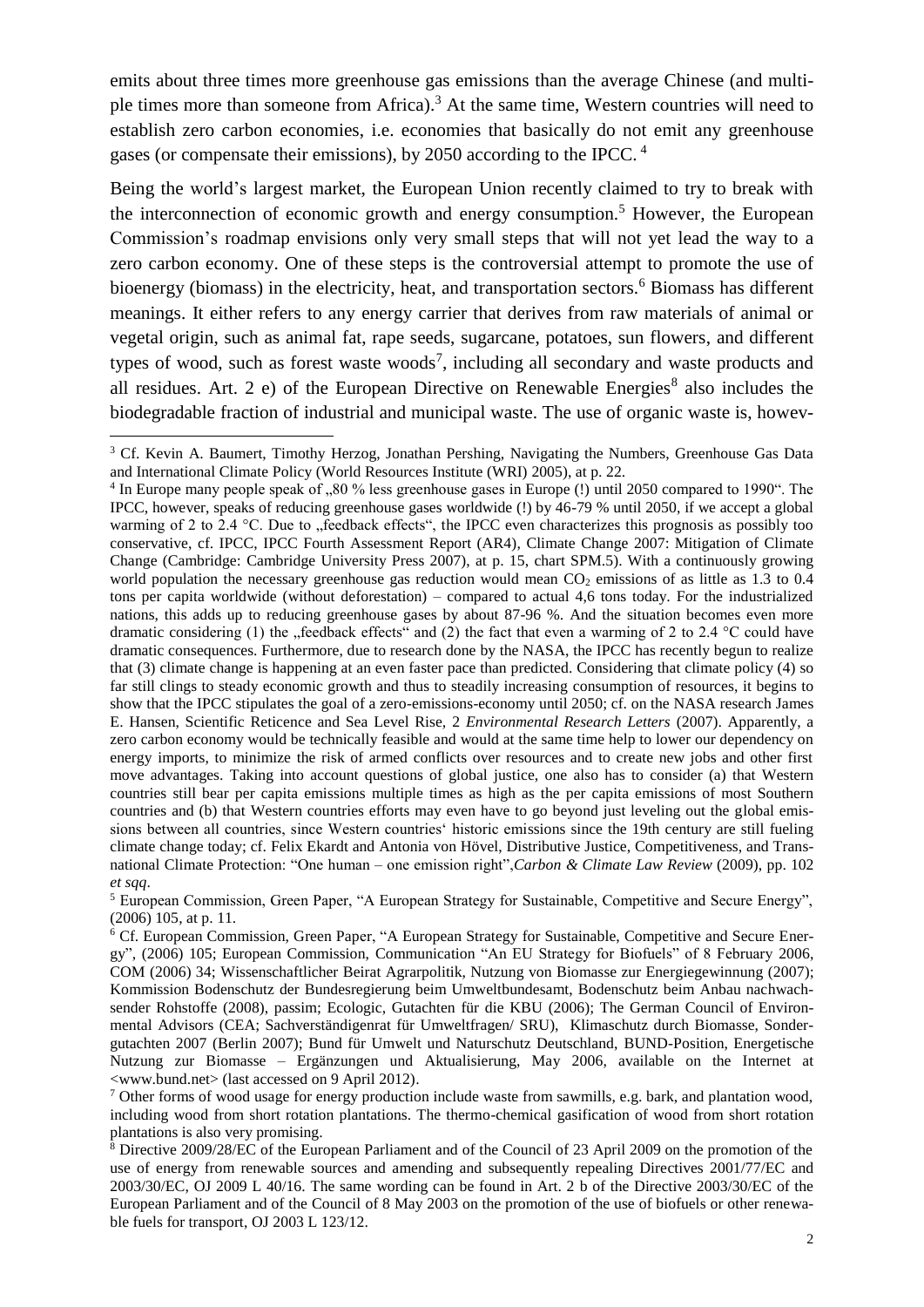er, not yet very common.<sup>9</sup> In order to produce bioenergy, many different techniques are currently used.<sup>10</sup> Biofuels<sup>11</sup>, including fuels for heating purposes, include bio-diesel und bioethanol<sup>12</sup>, biogas, biomass-to-liquid-fuels (BtL), bio-butanol und bio-hydrogen.<sup>13</sup> Techniques for the generation of biogas include anaerobic fermentation and the less common thermochemical gasification. $14$ 

Considering its environmental, economic and social impacts, the prevailing boom of bioenergy in Europe - and also worldwide - brings along both assets and drawbacks.<sup>15</sup> Generally speaking, the use of renewable energies proves advantageous, for instance with respect to the security of energy supply: Fossil fuels will not last forever and may increasingly lead to military clashes. Also, in the ideal case, the use of biomass for energy production emits only the amount of climate gases the biomass used to grow.<sup>16</sup> Thus, biomass is superior in terms of climate policies to e.g. coal, oil, or natural gas. However, energy production from biomass is not yet very energy efficient, as second generation crops and second generation biofuels<sup>17</sup> have not yet reached marketability. Due to the energy intensity of biomass production and refinement, the overall *climate balance* of bioenergy (and especially biofuels) is often little better then the climate balance of fossil fuels. As the production of biomass is cost efficient especially in tropical regions, biomass, for instance palm oil from Indonesia or Malaysia, often comes from plantations that resulted in the clearance of rain forests and therefore emitted large amounts of greenhouse gases. Also, some other forms of biomass use, e.g. the collection

<sup>9</sup> Cf. European Commission, Biomass Action Plan, COM(2005) 628, at p. 15.

<sup>&</sup>lt;sup>10</sup> More about the different techniques: SRU, Sondergutachten "Biomasse", *supra* note 6, at pp. 5 et seq.; Martin Kaltschmitt, Wolfgang Streicher and Andreas Wiese (eds.), Renewable Energy: Technology, Economics and Environment (Heidelberg: Springer 2007), at p. 511.

<sup>&</sup>lt;sup>11</sup> Primary biomass products originate directly from green plants' photosynthesis, whereas secondary biomass products derive from the degradation of other organisms; cf. Jan Reshöft (ed.), Erneuerbare-Energien-Gesetz. Handkommentar, 3<sup>rd</sup> edition (Baden-Baden: Nomos 2009), § 27 ref. 12. The chemical basis is carbon and cellulose; cf. Franz Johann Reitter and Manfred Reichert, Verwertung von Biomasse (Heidelberg: C.F. Müller1988), at p. 5.

<sup>&</sup>lt;sup>12</sup> Cf. James A. Duffield, Hosein Shapouri and Michael Wang, Assessment of Biofuels, in: Jo Dewulf and Herman van Langenhove (eds.), Renewables-Based Technology: Sustainability Assessment (Chichester: John Wiley & Sons 2006) pp. 231 sqq.

<sup>&</sup>lt;sup>13</sup> A distinction is drawn between different generations of biofuels. First generation biofuels (plant oil, bioethanol, biodiesel) are produced from sugar, oil and starch of energy crops. Second generation biofuels (biogas, BtL, and bioethanol from lignocellulose) can be produced from any sort of biomass, including waste products.

<sup>&</sup>lt;sup>14</sup> Cf. Institut für Energetik und Umwelt (IFEU), Monitoring zur Wirkung des novellierten Erneuerbare-Energien-Gesetzes (EEG) auf die Entwicklung der Stromerzeugung aus Biomasse, 2007, available on the Internet at <http://www.ifeu.de/energie/pdf/Arbeitspapier1\_%20Biomasse%20und%20Effizienzvorschlaege.pdf> (last accessed on 5 October 2008), at p. 41. Interestingly, several surveys are based on different facts concerning e.g. the input materials (solid biomass, bio oils, biogas) for biomass plants; see the comparison in Wuppertal-Institut, Nutzungskonkurrenzen bei Biomasse (Gutachten für das Bundeswirtschaftsministerium), 2008; Yetto Zimmer/, Stefan Berenz, Helmut Döhler et al., Klima- und energiepolitische Analyse ausgewählter Bioenergie-Linien, *Landbauforschung* (2008), Sonderheft 318.

<sup>&</sup>lt;sup>15</sup> Cf. also OECD, Conduction Sustainability Assessments (2008). Alongside with wind power, biomass is the most intensively debated renewable energy source. Further on wind power (among others): Guido Wustlich, Das Recht der Windenergie im Wandel – Teil 1: Windenergie an Land, 1 *Zeitschrift für Umweltrecht* (2006), pp. 16 *et sqq*.; Guido Wustlich, Das Recht der Windenergie im Wandel – Teil 2: Windenergie auf See, 3 *Zeitschrift für Umweltrecht* (2007), pp. 122 *et sqq*.; Gerhard Hornmann, Windkraft – Rechtsgrundlagen und Rechtsprechung, *Neue Zeitschrift für Verwaltungsrecht* (2006), at pp. 969 *et sqq*.; Volker Oschmann and Fabian Sösemann, Erneuerbare Energien im deutschen und europäischen Recht - Ein Überblick 1 *Zeitschrift für Umweltrecht* (2007), pp. 1 *et sqq.*; Felix Ekardt, in: Walter Frenz and Hans-JürgenMüggenborg (eds.), EEG, 2<sup>nd</sup> ed. (Berlin: ESV 2011), Einleitung.

<sup>&</sup>lt;sup>16</sup> Fossil fuels, on the other hand, have extracted the carbon dioxides we are about to set free in a few hundred years in the course of millions of years.

<sup>&</sup>lt;sup>17</sup> Similar to biogas from anaerobic fermentation, second generation energy crops and biofuels make use of the whole plant (and not only of the seeds) and are more energy efficient that way.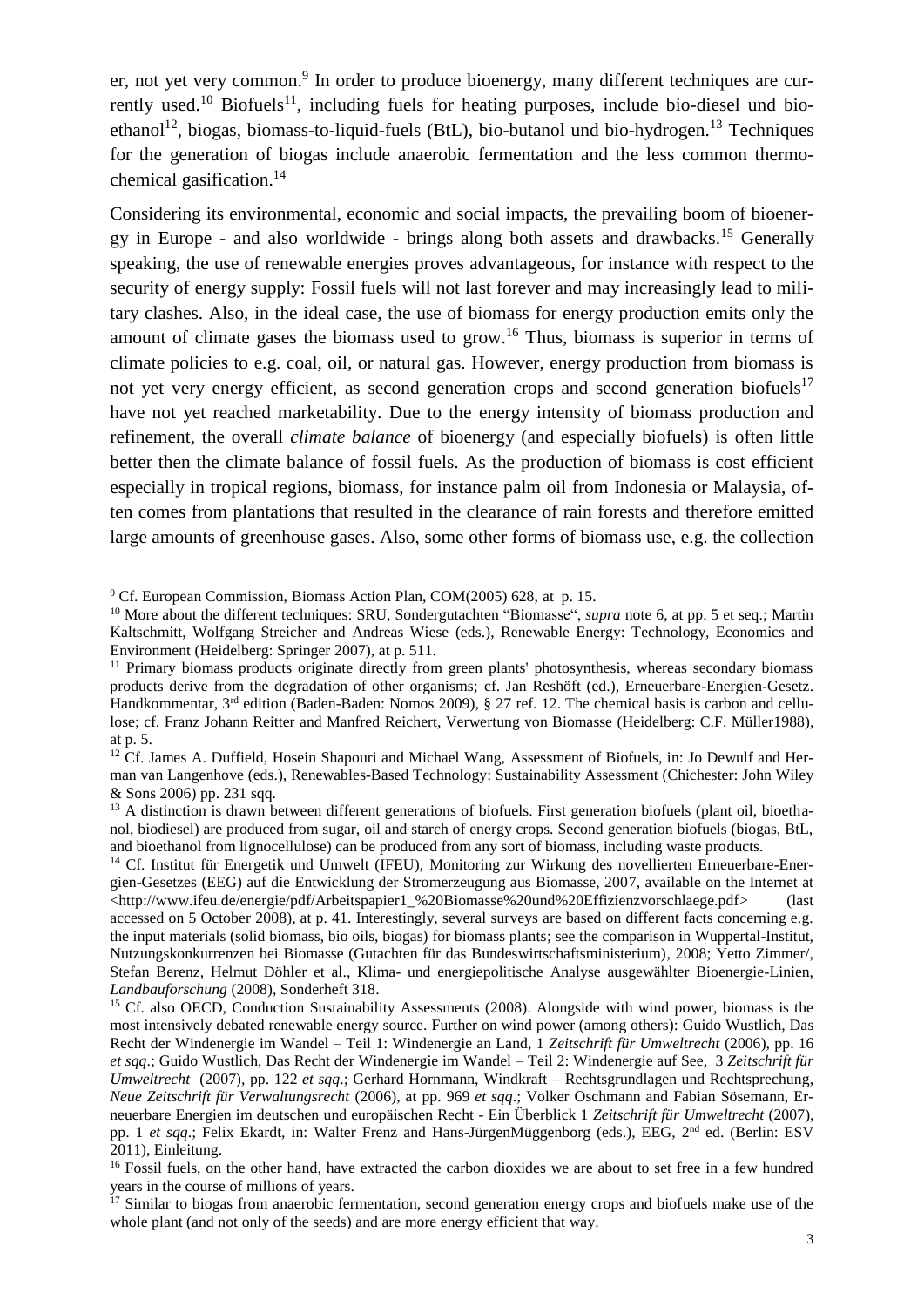of small pieces of wood scattered out in the forests, do not necessarily make sense from a climate protection perspective. Lastly, the production of nitrogen fertilizers used in the cultivation of biomass is very energy consuming<sup>18</sup> and the fertilization itself as well as the operation of bioenergy facilities apparently sets free large amounts of nitrogen oxides. Nitrogen oxides are highly effective greenhouse gases and contribute their share to climate change.

In order to produce more efficiently, biomass is generally produced by means of *conventional agriculture*, thus aggravating the conventional agriculture's negative effects on the environment. This especially applies to dangerous long term negative effects on water bodies and on the soil<sup>19</sup>, such as erosion, eutrophication, overfertilization, and contamination with pesticides. These problems may occur even more often in the context of energy crops then with food crops, simply because energy crops are not meant to be eaten, potentially resulting in even less public sensitivity. In either case, the increasing cultivation of energy crops intensifies the economic pressure on areas of unspoiled nature such as tropical forests and those near to nature management areas: A number of calculations on the availability of areas for energy crop cultivation do not take into account that the cultivation of energy crops contravenes many other political aims, e.g. nature conservation, the promotion of less efficient ecofarming, <sup>20</sup> and the conservation of *biodiversity*. The latter was subject matter of a world conference in 2008.<sup>21</sup> The cultivation of energy crops can be very harmful in this respect, as it often relies on monocultures, intensive use of pesticides and fertilizers, and the up-ploughing of grasslands.

Since genetic engineering may result in higher yields and less need for pesticides, the cultivation of energy crops may accelerate the spread of *genetic engineering* for agriculture despite the reluctance Europeans show in this matter.<sup>22</sup> In this respect, it is important to know that, contrary to the assertions of the law of genetic engineering, the co-existence of genetically engineered and conventional agriculture will not last very long: As the cultivation of genetically modified energy crops does not encounter the same reluctance, it is just a matter of time until this supposedly less hazardous form of genetic engineering will spread out and, by way of pollen flight and jumping genes, will affect 100 % of the food crops as well (unless nonhybrid crops alone are cultivated). That is why it is about time for a democratic decision based on a sufficient public debate of the risks and possible consequences of biotechnology.

There are also a number of ambivalences in the context of the *economical and social effects* of bioenergy. While biomass undisputedly is an important alternative to oil, natural gas, and coal, it will certainly not bring the same benefits to European security of energy supply as

<sup>&</sup>lt;sup>18</sup> Cf. for instance Clark W. Gellings and Kelly E. Parmenter, Energy Efficiency in Fertilizer Production and Use, in: Clark W. Gellings and K. Blok (ed.), Efficient Use and Conservation of Energy in Encyclopedia of Life Support Systems (EOLSS) (Oxford: EOLSS Publishers 2004); Helmut Haberl and Karl-Heinz Erb, Assessment of Sustainable Land Use in Producing Biomass, in*:* Dewulf and Herman van Langenhove (eds.), Renewables-Based Technology: Sustainability Assessment (Chichester: John Wiley & Sons 2006), pp. 175 *et sqq.*, at p. 180.

<sup>&</sup>lt;sup>19</sup> Even expert groups very often ignore the fact that the quality and usability of European soil is endangered. The German government's commission on soil conservation (Kommission Bodenschutz der Bundesregierung) organized a symposium at the end of 2008.

<sup>&</sup>lt;sup>20</sup> While e.g. Wuppertal Institut, Nutzungskonkurrenzen, *supra* note 14, passim, recognizes the basic competition of different forms of land use, their paper ignores the problem of eco-farming.

<sup>&</sup>lt;sup>21</sup> COP 9/ Conference of the Parties to the Convention on Biological Diversity, Bonn, 19-30 May 2008; cf. Helmut Haberl, N.B.Schulz, C. Plutzar et al., Agriculture, Ecosystems and Environment, 2004, at p. 213 on the impact of biomass usage on biodiversity.

 $22$  On this topic see the Report on the promotion of crops for non-food purposes of 24 February 2006 (2004/2259(INI)), available on the Internet at www.managenergy.net/products/R1287.htm (last accessed on 9 April 2012).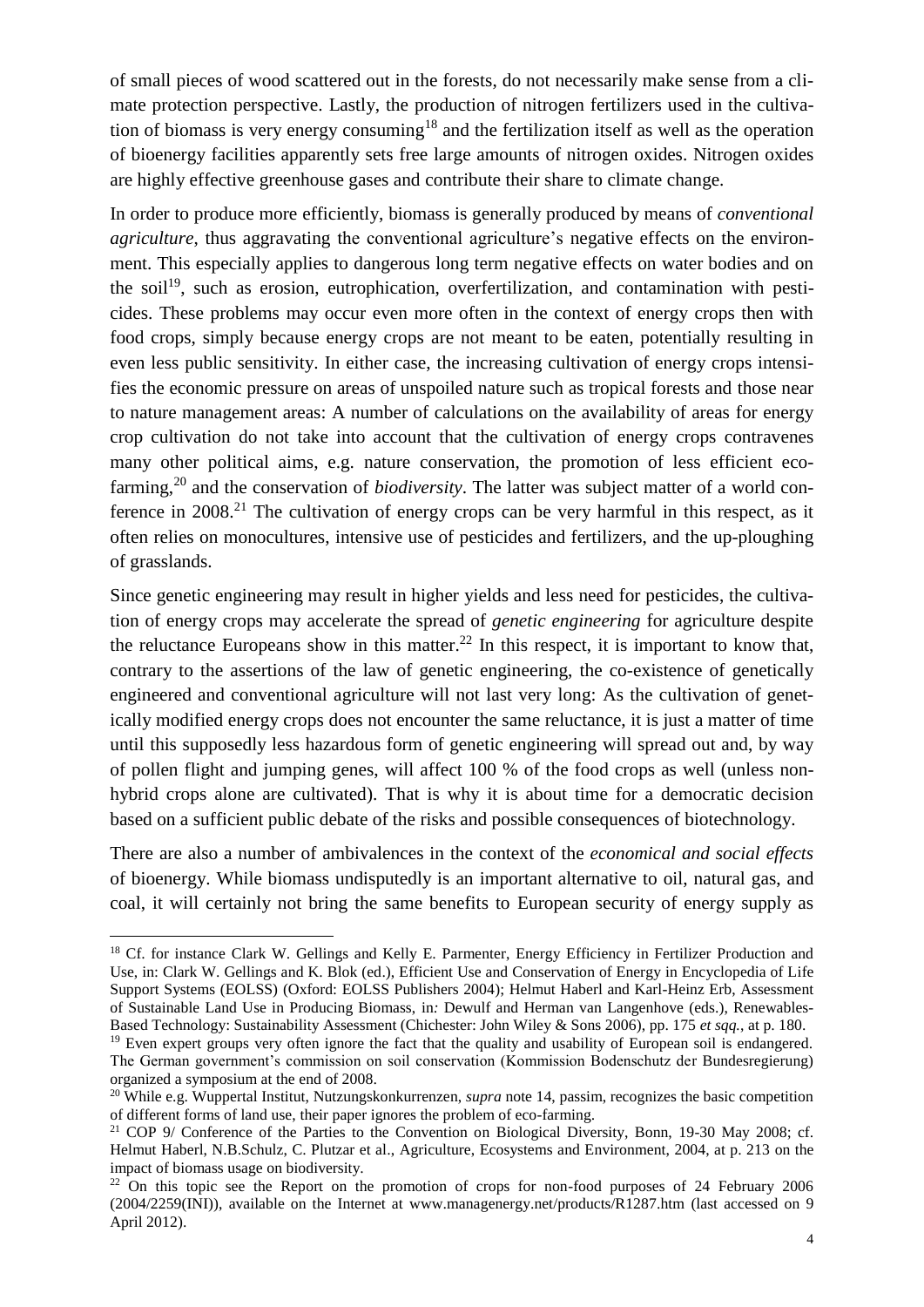wind and solar radiation power (even considering that solar radiation power is still very expensive<sup>23</sup>), since biomass can be produced only to a limited extent within the European Union. At the same time, the increase of biomass use may strengthen the European agricultural sector and revitalize underdeveloped rural regions in Europe.

This ambivalent balance can be continued on an international level: *On the one hand,* the global food situation might be further worsened if we start feeding the enormous energy needs of Western countries by importing biomass from developing countries. This might very well be the strongest single objection to bioenergy. The cultivation of energy crops for Western countries will increase dramatically and eventually displace the economically less attractive cultivation of food crops for the local population. Although the main reason for the rise of global food prices can be seen in the change of alimentation patterns in China and other emerging countries, biomass growing has its share in these developments. Additionally, the rise of bioenergy in Western countries concurs with Southern countries' traditional forms of biomass usage. In many developing countries, especially those with insufficient grid access, biomass is traditionally used for heating and cooking etc. (often causing serious health problems due to indoor air pollution), especially where there is no grid access. *On the other hand,* biomass may yield economic and social development and reduce poverty in Southern countries, e.g. by building up refinery industries (especially since bioenergy may be more profitable than exporting food). However, the economical advantages of bioenergy may, as usual, benefit the upper middle class, while the short-term food shortage would hurt the poorest.<sup>24</sup>

Nevertheless, contrary to large-scale coal or nuclear based power generation,<sup>25</sup> biomass favors a decentralized energy sector, whether in the North or the South, and thus tends to support the set-up of an *innovation friendly market economy* shaped by a multitude of small competitors. An energy sector structured in such a way could be of utmost importance for Southern countries' economies; concerning Western countries, this could also imply democratic advantages as it weakens the oligopoly in energy markets. Additionally, biomass is – as are coal, natural gas, nuclear energy and geothermal power – base load capable and does not depend very heavily on storage technology or on a heavily upgraded electricity grid. In this respect, biomass is preferable to other renewable energies such as wind and solar radiation power, and may very well substitute fossil energies. It is important to notice in this context that the fuels for transport and heating will become less important in the long run, as we expect a shift to electric cars and low energy housing.

As fossil fuels show quite a few ambivalences, too, one might be tempted to demand sufficient environmental and social standards for production processes in oil, coal and uranium, before going about to criticize bioenergy. However, this line of argumentation does not seem very convincing. First, we should rather focus on reducing fossil fuels in the short term and on *abolishing* fossil fuels altogether in the long term, e.g. by setting up efficiency standards (we

<sup>&</sup>lt;sup>23</sup> We yet have to wait and see if solar energy will be utilized in a decentralized manner or if large-scale installations in deserts and alike will dominate in the long run.

<sup>&</sup>lt;sup>24</sup> Cf. Mark S. Langevin, Social Inclusion, Environmental Sustainability, and Brazil's National Biodiesel Production and Use Policy: The Critical Case of Agropalma, 3 *RELP* (2011), pp. 223 *et sqq*. This does not exclude some positive counter-examples of small-scale economic development that benefits the local population.

<sup>&</sup>lt;sup>25</sup> Not to mention nuclear power's finite nature and the problems of final disposal as well as the risk of terrorist attacks and accidents. Also, the heat from nuclear power plants cannot easily be used, as nuclear power plants are generally not located in proximity of a residential area. Nuclear power is not even cheap, if you take into account the large-scale subsidies for research and development and the risk of liability irregularly shifted to the public (or to the public authorities).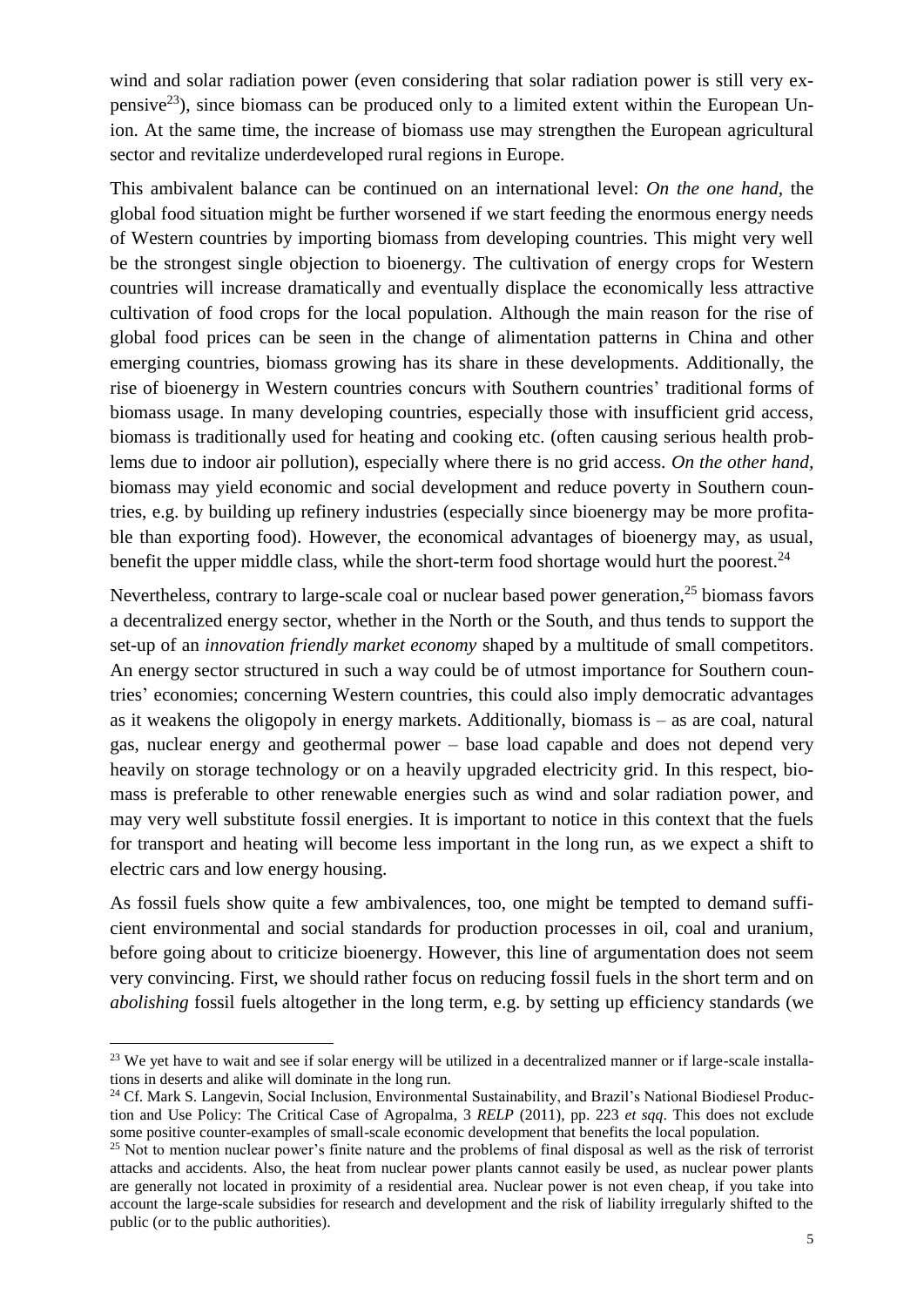will come back to these in a minute). Second, an equally controversial discussion of the production processes of coal and oil would of course be very welcomed, especially in view of the fact that e.g. oil exploitation will become increasingly harmful to the environment once oil sands are exploited. We could answer along this line to the note that the meat consumption in OECD countries is just as relevant for sustainability as bioenergy, since meat production causes high emissions of methane<sup>26</sup> and often comes along with rainforest clearance.<sup>27</sup>

In regard of the ambivalences of bioenergy, it does not seem very convincing to argue that the standards for food production ought to be sufficient for bioenergy. First, existing standards are not even satisfactory relating to agricultural food production. Second, energy crop farming actually aggravates some of the problems of conventional agriculture, for instance the problem of monocropping.<sup>28</sup> Third, energy crops appear in addition to food crops, thus increasing the total amount of problematic implications of crop farming.<sup>29</sup>

## **II. Weaknesses of Sustainability Criteria**

 $\overline{a}$ 

Let us now examine if the existing regulations, incentives and quality standards can actually manage the ecological and social ambivalences of bioenergy. Both, binding so-called sustainability criteria as well as financial incentives for biomass that is produced and used in accordance with a given set of quality standards may help here. However, compared to a general efficiency policy, any specific bioenergy sustainability criteria will only have limited effects. This is especially true for national or European regulations, but generally applies to international regulations, too $30$ :

 *First,* it seems very difficult to address all aspects concerning e.g. the climate balance of bioenergy and its production chain by regulatory instruments (e.g. "bioenergy has to achieve a reduction of greenhouse gas emissions of XY % compared to fossil fuels"). In particular, there is a high risk of a mere shifting of the problems addressed. If biomass from areas once covered by rain forest is not admitted by sustainability criteria, as is the case in Europe, the production of animal feed may be shifted to these areas. To put it simply: climate protection does not benefit at all, if soy is cultivated in the (former) rainforests. The same problem occurs if the "good" biomass, i.e. biomass from non-sensitive land, is reserved for Europe, while the export of the "bad" biomass is simply shifted toward the US or Chinese markets. In this scenario, the European sustainability criteria would have virtually no effect on the total amount of "bad" biomass produced, due to effects of territorial or sectoral shifting. Therefore, the energy sector threatens to switch problems from fossil fuels to other resources, i.e. environmental impacts on land, water, soil, and biodiversity as well as food, or other sectors. Even if these problems of shifting or relocating effects are obvious, they are often

<sup>26</sup> Cf. Jesko Hirschfeld, Julika Weiß, Marcin Preidl et al., Klimawirkungen der Landwirtschaft in Deutschland, Schriftenreihe des IÖW 186/08 (Berlin 2008), at p. 16.

<sup>&</sup>lt;sup>27</sup> Cf. IPCC, Special Report on Land Use, Land-Use Change and Forestry, 2000, Chapter 3.

<sup>28</sup> Cf. KBU, Bodenschutz, *supra* note 6, passim; Helmut Haberl and Karl-HeinzErb, Assessment, *supra* note 18, at p. 177.

 $^{29}$  This simple fact is also pointed out inter alia by Sanderine Nonhebel, Renewable energy and food supply: will there be enough land?, 9 *Renewable and Sustainable Energy Reviews* 2004, pp. 191 sqq.

<sup>&</sup>lt;sup>30</sup> On the following see Felix Ekardt, Theorie, *supra* note 2, § 6 E. V. 1. – Wissenschaftlicher Beirat der Bundesregierung Globale Umweltveränderungen, Welt im Wandel – Zukunftsfähige Bioenergie und nachhaltige Landnutzung (2008) passim, does not consider the following problems and does not explicitely propose a global carbon price, although the statements made in this direction often go along with our point of view.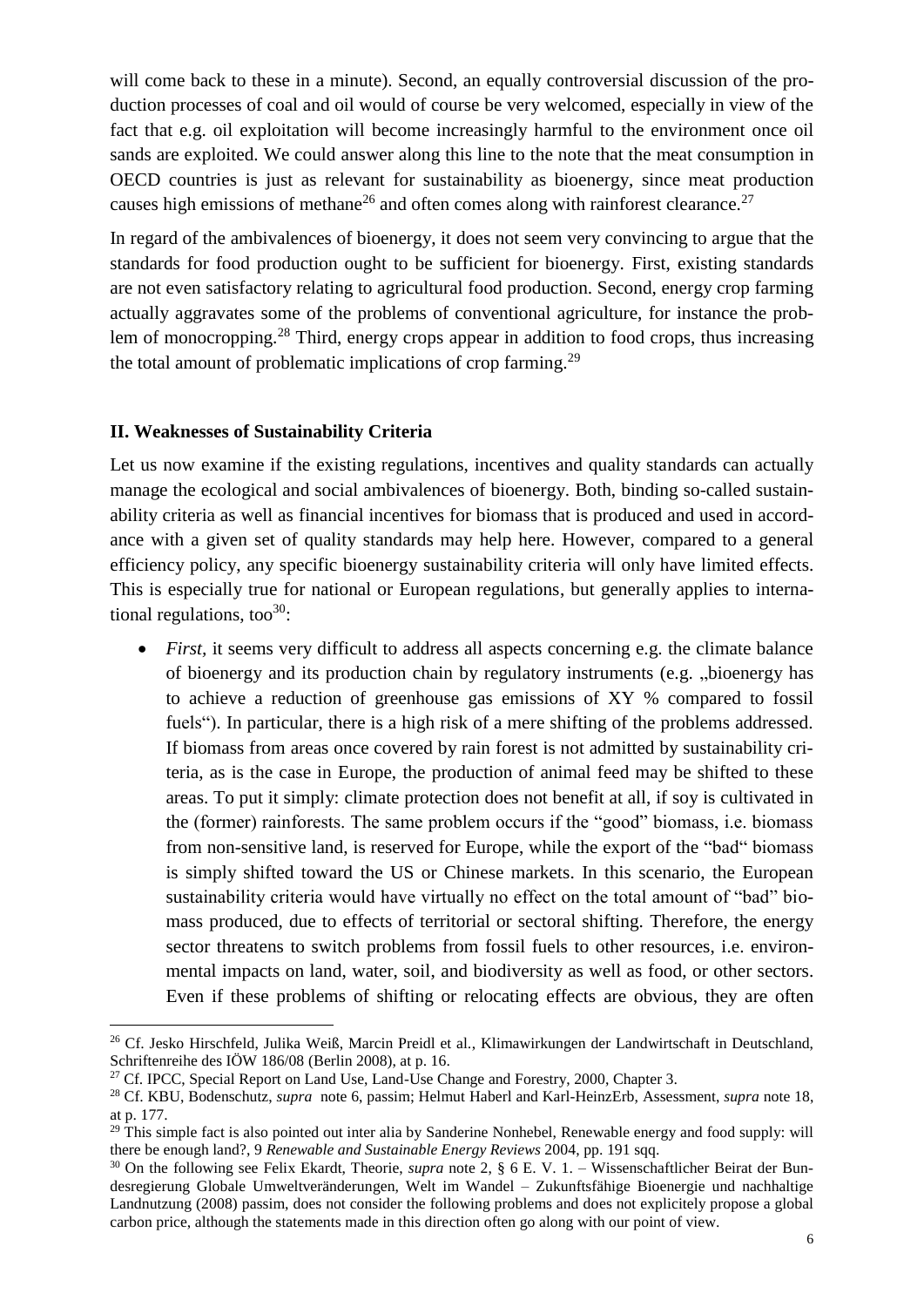overlooked.

- *Second*, as the current legal regulations do not imply overall GHG reduction goals, there is a risk that bioenergy will be used "in addition" to fossil fuels. At least, due to rebound effects, the advantages of bioenergy may be more or less nullified by the GHG emissions in the production process (e. g. mineral fertilizing).
- *Third*, it is a common mistake to look at "a single plant" instead of considering the energy market as a whole (cumulation problem).
- *Fourth*, supposed sustainability criteria would be useful in theory, enforcement of any bioenergy criteria will still be very difficult – especially outside, but also within, the EU. Also, the criteria put in place are often not ambitious enough, especially if they do not stimulate combined heat and power and promote energy crops on the international level instead of promoting the use of regional biowaste. Furthermore, a national regulation, like the German Ordinance on the Sustainability of Electricity from Biomass (Biomassestrom-Nachhaltigkeitsverordnung, hereinafter referred to as  $Bi$ oSt-Nach $V^{31}$ ) as well as may other certification systems currently discussed, are a kind of self regulative substitution for an effective (and global) administration and has to deal with the problems already noted that are connected to self-regulative processes.
- *Fifth*, it is hardly possible to measure social aspects, for instance, food security or access to drinking water. The exact impact an individual bioenergy producing region might have on global poverty as a whole cannot be accounted in a world market for food, although statistically, such impacts probably exist and hence may not be neglected (representation problem). For this reason, the new EU Directive on renewable energies<sup>32</sup> and the BioSt-NachV address these aspects by stipulating reporting commitments only. In contrast to other cases of missing the criteria, impacts on social aspects will not result in the loss of eligibility.

These difficulties show that in theory we need distinct rules in order to use biomass in a helpful way. These could include regulations on the minimum efficiency of biomass, by taking into account the climate balance of cultivation, processing and transport of the biomass. Also, an increase in CHP usage and a moderate usage of biofuels would make bioenergy a lot more efficient, thus reducing its negative implications whilst keeping its benefits.<sup>33</sup> But we should regulate this by using another approach than sustainability criteria. Anyway, any kind of regulation ought to apply world-wide in order to have actual impact on the bioenergy producing countries. What is meant by global "non-criteria" regulation.

## **III. A prospective alternative approach**

A more cross-cutting, global approach to climate change, resource management, and security of energy supply would ideally be suited to direct bioenergy in the right direction and to set

 $\overline{a}$ <sup>31</sup> Biomassestrom-Nachhaltigkeitsverordnung of 23 July 2009 (BGBl. I p. 2174); cf. on details Felix Ekardt and Bettina Hennig, Die Biomassestrom-Nachhaltigkeitsverordnung. Chancen und Grenzen von Nachhaltigkeits-Kriterienkatalogen, *Zeitschrift für Umweltrecht* 2009, pp. 543 *et sqq*.

<sup>32</sup> Directive 2009/28/EC of the European Parliament and of the Council of 23 April 2009 on the promotion of the use of energy from renewable sources and amending and subsequently repealing Directives 2001/77/EC and 2003/30/EC, OJ 2009 L 140/16.

<sup>33</sup> COM(2005) 628 fin., p. 7; SRU, Sondergutachten "Biomasse", *supra* note 6, passim.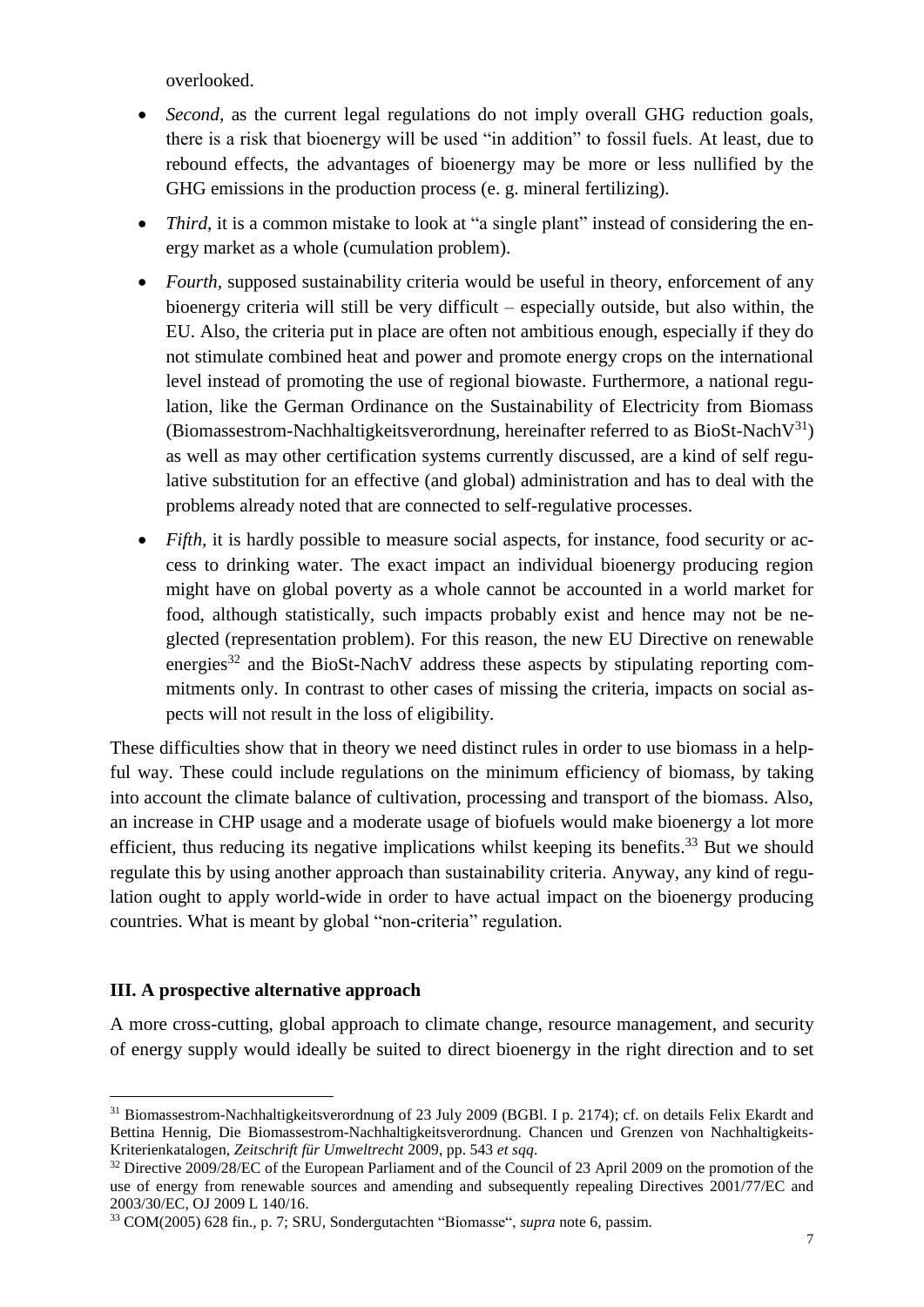up proper limits. Needless to say, this approach does at first glance not seem to be easily acceptable from a pragmatic perspective,  $34$  although there are some advocates of it in the sphere of IPCC.<sup>35</sup> Our idea of a cross-cutting and truly global approach is conceived as a post-Kyoto protocol and aims at the enormous and economically attractive potentials of solar energy, energy efficiency, and a general reduction of primary energy use as well as a limited, highly efficient use of bioenergy, including energy savings by demand-side management (energy sufficiency/ *Suffizienz*). Our approach consists of a steadily decreasing and rigid global cap on greenhouse gas emissions in conjunction with an emissions trading system between all countries, based on an initial allocation of emission certificates according to the principal of worldwide equal emissions rights per capita, starting with approximately 5 tons of  $CO<sub>2</sub>$  per capita and arriving at 1 ton per capita in  $2050<sup>36</sup>$ . The emission certificates for all inhabitants of a country are initially held by the government of each participating state and are tradable between countries. Each country's government (or a regional government like the EU Commission) then auctions the certificates among companies that market primary energy with a relevant greenhouse gas balance (like coal, oil, gas, bioenergy etc.). Our approach also includes some monetary compensation for developing countries and for the socially weak within the industrialized countries.

In this way, emissions trading would actually cover all greenhouse gas emissions, especially if land use is included here.<sup>37</sup> Emitting greenhouse gases would quickly become increasingly expensive due to the strictly decreasing<sup>38</sup> emissions cap. The market-based price for an emission certificate would therefore offer the right incentives for climate protecting conduct, since the primary energy companies (and land-users) would hand down the prices for electricity, natural gas, fuels and land-use to all end consumers and companies. Contrary to hitherto existing climate policy, this model would go beyond a cursory impact on individual conduct and economic activities. Instead, this model would strongly induce a conduct that would be energy efficient, produce only very little greenhouse gases and save energy by measures of energy sufficiency. The Western model of continuously increasing prosperity for the last 200 years

<sup>&</sup>lt;sup>34</sup> Whereas this proposal would actually benefit most countries concerned; for details, cf. Felix Ekardt, Theorie, *supra* note 2, § 6 E.

<sup>&</sup>lt;sup>35</sup> Cf. Ottmar Edenhofer, Gunnar Luderer, Christian Flachsland et al., A Global Contract on Climate Change, Policy Paper (November2008); similar Lutz Wicke, Beyond Kyoto - A New Global Climate Certificate System: Continuing Kyoto Commitsments or a Global 'Cap and Trade' Scheme for a Sustainable Climate Policy? (Heidelberg: Springer 2005); in more detail Felix Ekardt, Theorie, *supra* note 2, § 6; Felix Ekardt and Antonia von Hövel, Distributive Justice, *supra* note 4; Felix Ekardt, Anne-Exner, Sibylle Albrecht, Climate Change, Justice, and Clean Development – A Review of the Copenhagen Negotiating Draft, 3 *Carbon & Climate Law Review* (2009), pp. 261 *et sqq*.; the same basic intentions show Paul Baer, Tom Athanasiou and Sivan Kartha, The Right to Development in a Climate Constrained World. The Greenhouse Development Rights Framework, Paper of the Heinrich-Böll-Stiftung, EcoEquity, and the Stockholm Environmental Institute (Berlin, November 2007).

<sup>36</sup> Cf. on the philosophical justification Felix Ekardt, Theorie, *supra* note 2, §§ 3, 4, 5.

<sup>&</sup>lt;sup>37</sup> Fertilization with chemical fertilizers produced from mineral oil would already be covered by the C-price for fossil fuels. In order to include land use in this model, we would need to include certain actions, e.g. the ploughing up of greenland, in the general obligation to get a correspondent carbon certificate. The carbon certificate would be based on the greenhouse gas emissions we typically expect from the specific action. In case of land use, this would include methane and nitrous oxides. In detail on land use and climate change: Felix Ekardt et al., Land use, climate change, and emissions trading, Carbon & Climate Law Review 2011, p. 371.

<sup>&</sup>lt;sup>38</sup> Without a rapidly decreasing cap on greenhouse gas emissions, energy efficiency and the promotion of renewable energies are likely to activate an "additional" use of the fossil fuels that were "saved" before (rebound effect). The additional use will occur either in Western or in Southern countries. Despite problematic exaggerations, this is correctly noted by Hans-Werner Sinn, The Green Paradox (Cambridge: MIT Press 2008); Ottmar Edenhofer, Matthias Kalkuhl, Das "grüne Paradoxon" – Menetekel oder Prognose?, in: Frank Beckenbach, Ulrich Hampicke and Christian Leipert (eds.), Jahrbuch Ökologische Ökonomik 6: Diskurs Klimapolitik (Marburg: Metropolis 2008), pp. 115 *et sqq*. offer a more sophisticated view.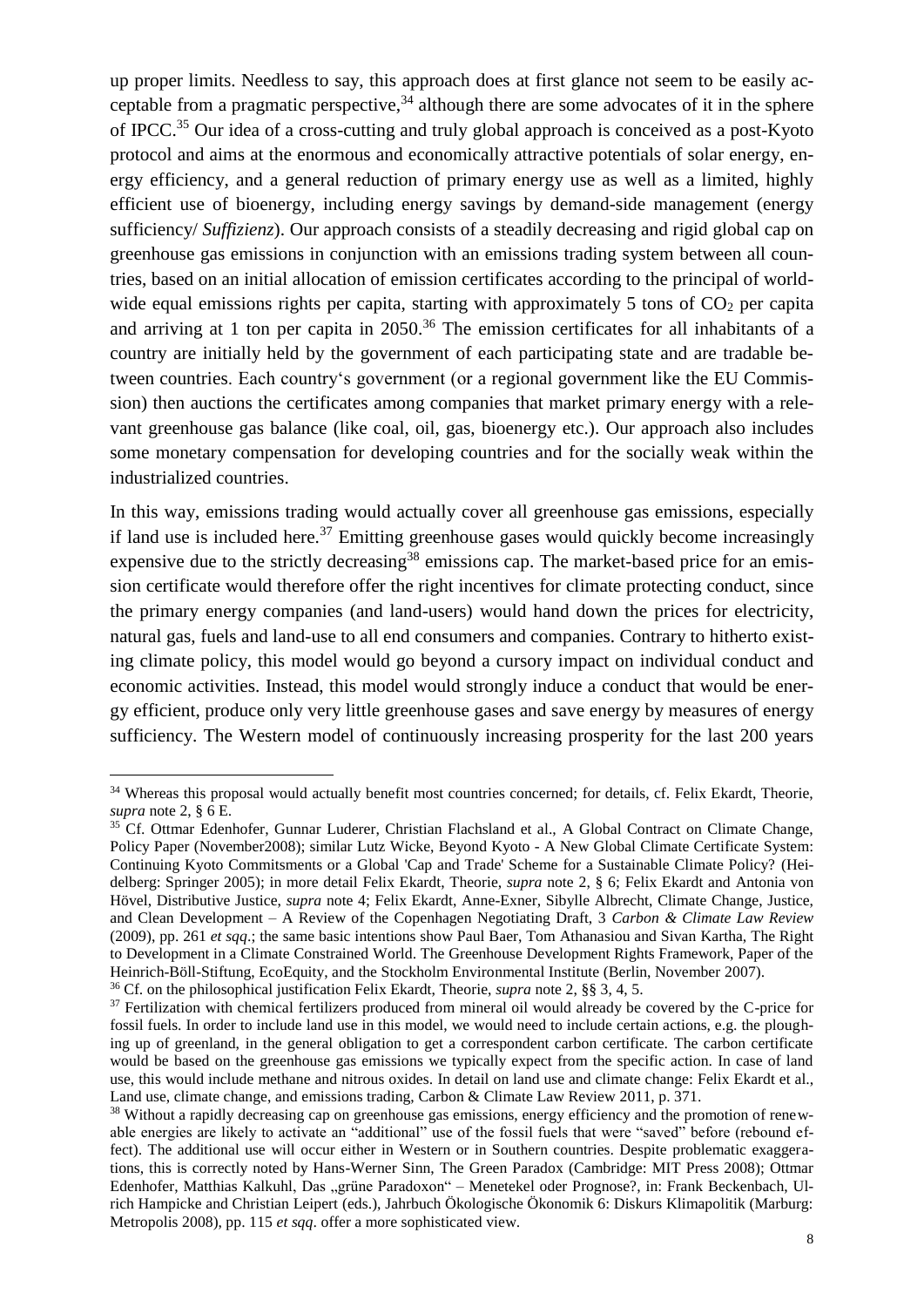would come to an end – mainly in the interest of climate protection and equal treatment of developing countries (and respecting the fact that the world is not physically endless and therefore does not allow unlimited growth).

As a result of global emission trading the primary energy consumption would decrease substantially due to increased energy efficiency (a). Energy sufficiency (see above) would play a role here, too (b). At the same time, global emission trading would minimize the problems of indirect land-use and other effects of shifting (c) and favor solar power as the most preferable renewable energy source<sup>39</sup> (d), although solar power might still seem more expensive than bioenergy, at least from a short-term microeconomic perspective. All of this would at the same time help to establish a more decentralized energy sector.<sup>40</sup> Admittedly, the implementation of a global emission trading system will only succeed if global surveillance and enforcement can be guaranteed.<sup>41</sup> Therefore, a more pragmatic alternative will be discussed in section VII of this article.

The decrease in primary energy consumption and the actual energy savings help to protect the climate and at the same time support security of world sustenance and ecological land use, the latter being achieved by including land use in the emission trading system and thus strictly limiting the cultivation of energy crops. Furthermore, only a global carbon emission cap can ensure that bioenergy actually replaces fossil energies and its greenhouse gas emissions instead of being used in addition to it. Altogether, a global emissions trading system would strengthen climate protection and security of energy by channeling bioenergy in the right direction without denying its opportunities.<sup>42</sup> That way, a unique price would represent the climate balance of different products and processes (e.g. cars made from bio plastics, thermal insulation of buildings, CHP bioenergy) and enable comparison to determine when the climate balance of one is superior to the climate balance of something else, in this instance biofuels like biodiesel and bio-heating oil. Moreover, this model would help to overcome the

<sup>&</sup>lt;sup>39</sup> To practitioners, this may appear unlikely. However, we need to take into account the following: First, the production costs for solar installations would decrease at a much higher rate once we truly reach mass production. Second, our global emissions trading conception is not about raising prices for greenhouse gas emitting fossil fuels by 10 or 20 % but about multiplying the prices. In return, the energy consumption would be reduced considerably.

<sup>&</sup>lt;sup>40</sup> About the import dependency of the European Communities, see COM(2000) 769, Green Paper: Towards a European strategy for the security of energy supply, of 29 November 2000.

<sup>&</sup>lt;sup>41</sup> We acknowledge that an enforcement policy similar to the one of the WTO is not exactly what a number of countries would like to see. However, unlike a (truly effective) certification system (which would not find much favor in energy crops growing countries, either), this model would indeed be a fair trade-off, respecting the interests of developing countries in an explicit and permanent manner; cf. Felix Ekardt, Theorie, *supra* note 2, § 6 E. III.

<sup>42</sup> We acknowledge that there are a number of obstacles to the implementation of this model. However, the *existing* legal instruments are equally difficult to execute and have - despite many good intentions - not yet been very effective, if you compare the actual per capita emissions to the requests of the IPCC. Besides the general reluctance towards radical climate policies, the existing mix of legal instruments can hinder a radical shift, as it is well established and has created employment in legal and economic consulting, lobbying and other sectors. This may unconsciously and latently favor objections towards a medium-term general change of climate policy, as economists or psychologists would probably acknowledge – unlike jurists who tend to dislike even the most clear-cut anthropologic statements. However, the purpose of climate law cannot be to ensure steady growing of a certain policy field, field of law or an area of life. Instead, society needs to solve the problems it is facing in an effective manner and then make sure the correspondent policy field, field of law or area of life is downsized again. For a "classical" analysis of the impending self-perpetuation of any new organization or administrative field see Max Weber, Economy and Society (University of California Press 1978), passim. Nevertheless, the idealism of many people involved in climate change policy gives reason to hope that the problems just mentioned will not be grave in the end. Against this background, the German Federal Environmental Ministry's considerations of consolidating climate protection law are to be welcomed.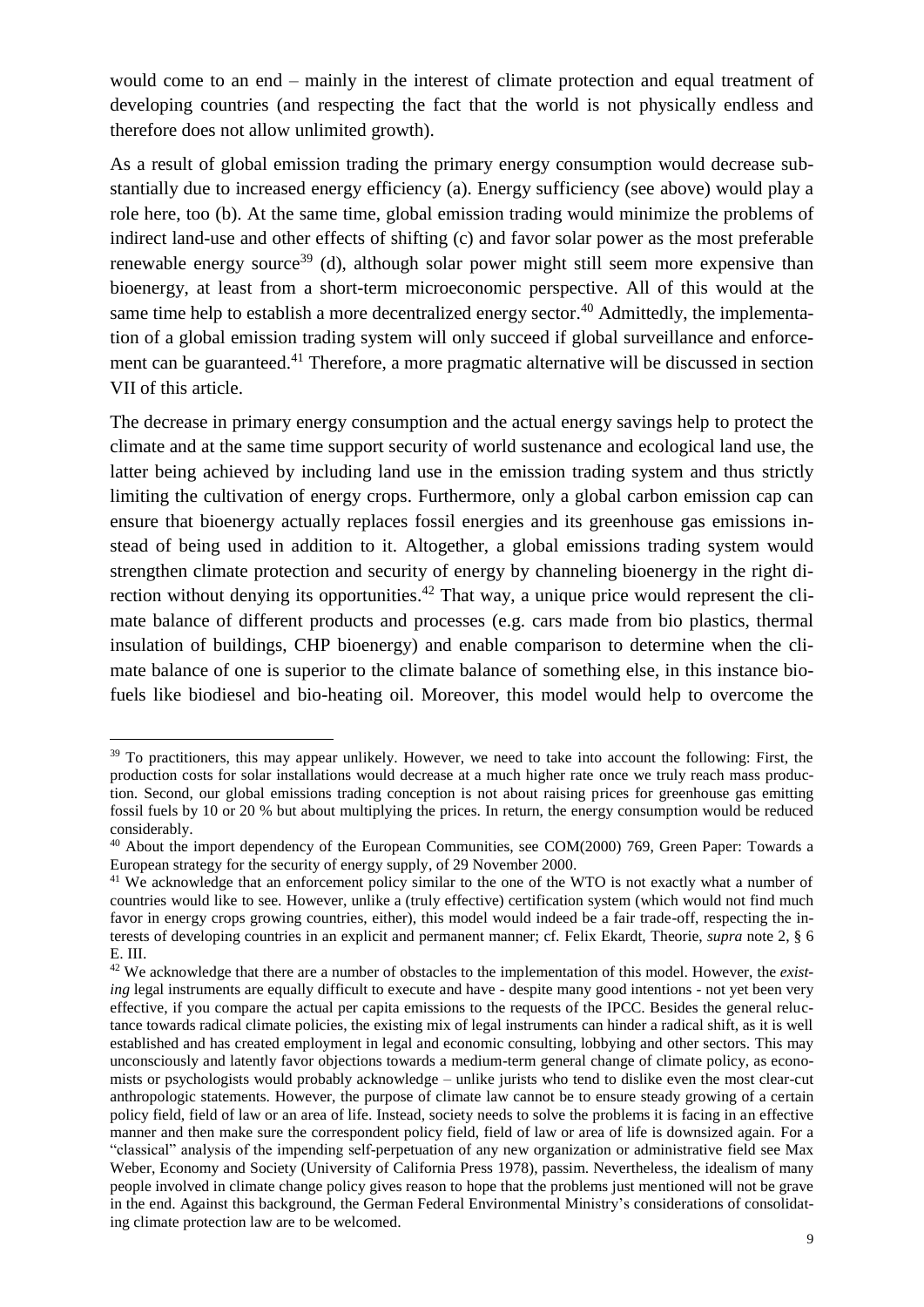flaws of the existing international and European emission trading system that is rather bureaucratic and has so far not been very effective.<sup>43</sup> Needless to say, the idea of a global emission trading system is based on the inconvenient but inevitable insight that an effective climate protection policy cannot coincide with the idea of unlimited economic growth.<sup>44</sup>

A few sustainability criteria, e.g. criteria for the approval or non-approval of green genetic engineering, could still be relevant in a new global emission trading system. Limiting the total bioenergy production by introducing a unique carbon price, however, would already address a number of environmental problems besides climate change. Even so, we will obviously still need regulatory instruments in order to pursue other goals of environmental policy, e.g. in biotope protection.

## **IV. The new EC Directive on Renewable Energies and the Sustainability of Bioenergy**

We turn now to examine the extent to which and whether existing European regulations (including sustainability criteria) can actually manage the ambivalences of bioenergy. Further, we look at whether we can optimize the existing European Union legal framework in light of currently limited ambition. Indeed, it will be demonstrated that the European Union's current intentions do not aim at effectively setting up a carbon-free economy and do not even address some serious challenges to getting there e.g. agricultural subsidies and the enormous problems of the agricultural sector in general.

We begin with the European framework for renewable energies that was already mentioned. Besides more specific biofuel regulations that we will discuss later, the European Union initially passed a Directive on renewable energies<sup>45</sup> in 2001. This Directive, however, was not very focused in general and did not include any positions towards the specific problems of bioenergy. The new Directive on renewable energies ("Directive") sets more ambitious goals: For the sake of climate protection and energy security, the general share of renewable ener-

<sup>&</sup>lt;sup>43</sup> New aspects include: (1) more stringent goals; (2) avoiding effects of shifting; (3) less bureaucracy, since the administration of a primary energy emissions trading is easier and (4) would not stipulate any exceptions and (5) no CDM, the latter's ecological advantage being quite doubtable. In detail on the European emissions trading, sharing important aspects of our approach: Steffen Hentrich, Patrick Matschoss and Peter Michaelis, CO<sub>2</sub>-Emissonsrechte auf der ersten Handelsstufe: Ansatzpunkte, Wirkungen und Probleme, 2 *Zeitschrift für Umweltpolitik und Umweltrecht* (2009), pp. 153 *et sqq*.; Bernd Hansjürgens, Internationale Klimapolitik nach Kyoto: Bausteine und Architekturen, pp. 123 *et sqq*., at p. 137 et seq.. – Gerd Winter, Das Klima ist keine Ware – Eine Zwischenbilanz des Emissionshandelssystems; Bernhard W. Wegener, Die Novelle des EU-Emissionshandelssystems, and Martin A. Beckmann and Andreas Fisahn, Probleme des Handels mit Verschmutzungsrechten – eine Bewertung ordnungsrechtlicher und marktgesteuerter Instrumente in der Umweltpolitik, 6 *Zeitschrift für Umweltrecht* (2009), pp. 283 *et sqq*., ignore the possibility of further developping the emissions trading. Of course, the EU emission trading system which is not very effective at all is often seen as an indication for a general weakness of this instrument. However, this assumption is not correct. The weakness of the EU emissions trading is due to its very moderate goals and the great number of exemptions. This does not tell us anything about the instruments' general qualities.

<sup>&</sup>lt;sup>44</sup> Cf. Herman E. Daly, Beyond Growth: The Economics of Sustainable Development, (Beacon Press (MA) 1996); Felix Ekardt, Klimaschutz nach dem Atomausstieg – 50 Ideen für eine neue Welt (Freiburg: Verlag Herder, 2<sup>nd</sup> edition 2012), chapter 1; Wuppertal-Institut, Zukunftsfähiges Deutschland in einer globalisierten Welt: Ein Anstoß zur gesellschaftlichen Debatte (Frankfurt a.M.: Fischer Taschenbuch Verlag 2008).. – Although solar radiation is inexhaustible, even an extremely rapid development of solar energy would not totally change this diagnosis, since economic growth is not based on energy alone but depends on other, undoubtedly limited resources, particularly raw materials and land as well.

<sup>45</sup> Directive 2001/77/EC of the European Parliament and the Council of 27 September 2001 on the promotion of the electricity produced from renewable energy sources in the international electricity market, OJ 2001, L 283/33.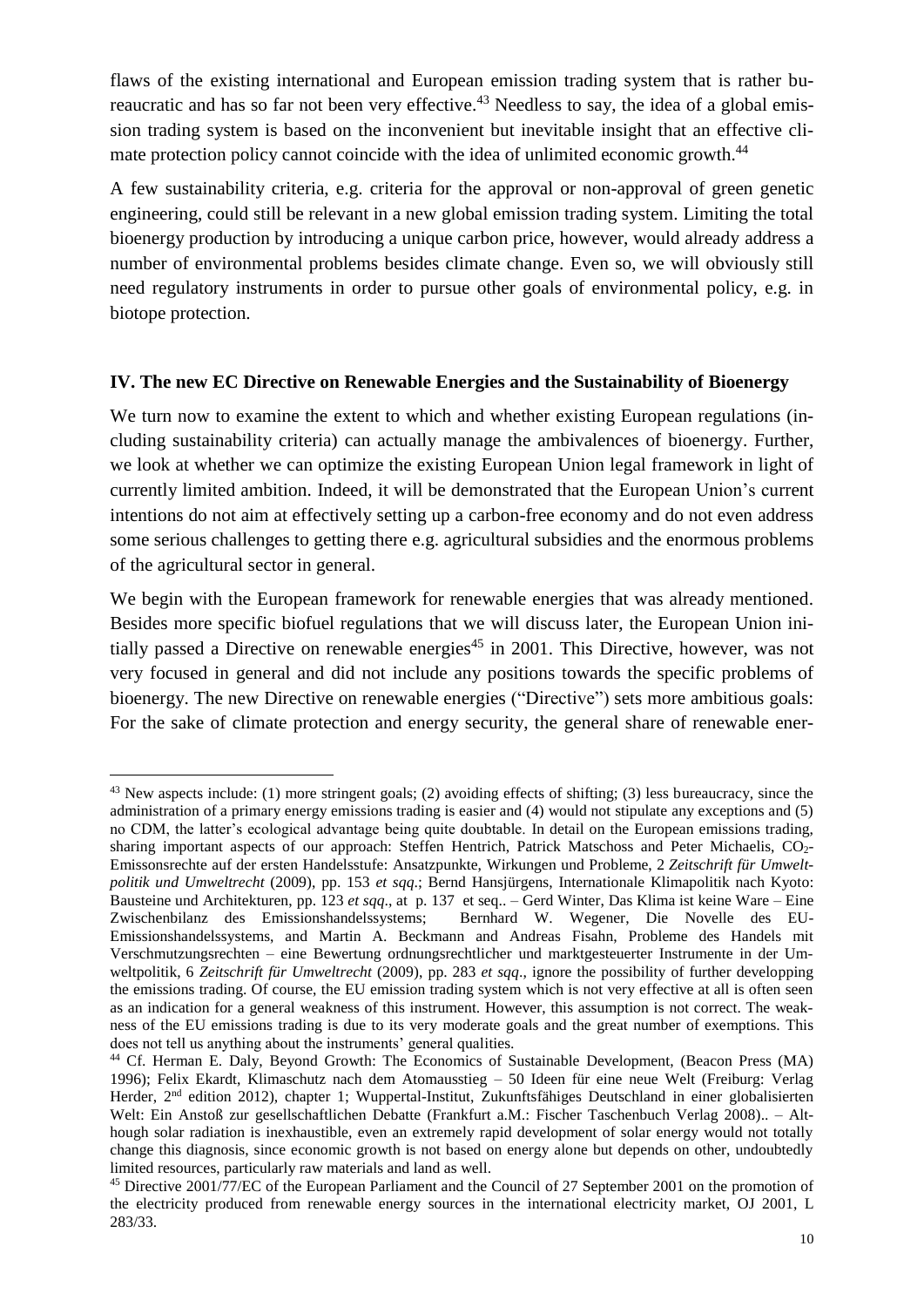gies ought to increase to 20 % by 2020 (cf. Art. 3 of the Directive).<sup>46</sup> However, the affordability of energy<sup>47</sup>, yet another (economic) goal set by the Directive, is in conflict with the goal of climate protection and resource conservation because cheap energy tends to result in an increase of energy consumption. Furthermore, the Directive does not broach the issue of the social ambivalences, apart from reporting requirements of the Commission. While this is indeed disappointing, it is at the same time not very astonishing, as social ambivalences cannot really be covered by bioenergy criteria alone. However, it would be possible to come up at least with *some* social criteria, e.g. "biomass has to come from family farms" (whereas it is not even clear whether the advantages or disadvantages of such criteria prevail from a food policy perspective).

Apart from these goals, the Directive does not lay out any concrete instruments for the promotion of renewable energies. As a consequence of this, the EU member states can choose between different instruments e.g. feed-in tariffs and quota and certificate systems. However, the Directive sets out some ecological (not social) criteria that have to be met when using bioenergy. In accordance with the Directive's focus on the goals, these criteria are not meant as regulatory instruments but more as an incentive: bioenergy not matching the criteria will not count for the fulfillment of the national targets for renewable energies. This way, the Directive motivates the member states to allow for "ecological" biomass only and to ensure that only this type of biomass will be rewarded any financial aid. At the same time, member states will need to direct their demand for imported biomass in the same direction, although the Directive does not stipulate any explicit import ban.<sup>48</sup> As a matter of fact, the Directive is even less detailed and precise than one would expect in view of the general difficulties of bioenergy sustainability criteria. It basically stipulates only three requirements: (a) compliance with general rules of proper agriculture, (b) no use of nature protection areas and areas with high biodiversity value or carbon stock, e.g. wetlands, (c) a greenhouse gas emission saving from the use of biofuels and bioliquids of at least 35 % (cf. Art. 17-19 of the Directive). A lot of aspects are missing in this list of criteria. The impact of bioenergy on biodiversity, nature, ground water and soil cannot be reduced to a few valuable areas. Genetic engineering is not even mentioned. Furthermore, an energy saving requirement of only 35 % (or even a little bit more) compared to fossil fuels is a rather limited inducement to bring e.g. new energy crops and more efficient production methods onto the market. Furthermore, this criterion allows for a rather large amount of greenhouse gas emissions and therefore is not suitable to pave the way for a zero carbon economy. Also, the Directive fails to address the problems of indirect land-use (meat production etc.), as the attempt to standardize the calculation of the climate balance is not very promising and will not be capable of covering all of these effects. The criteria and regulations (that are  $-$  as we have seen  $-$  of limited scope) will be applicable to imported biomass by means of international treaties and international certification. While the international applicability is indeed necessary, it does not solve any of the problems mentioned above. Additionally, it will be very difficult to enforce the criteria and regulations, especially if the private sector is to set up certification systems for the quality of biomass. Lastly, the sustainability criteria thus far are only applicable to liquid biomass (biofuels for

<sup>46</sup> Communication from the Commission and the Council to the European Parliament, Renewable Energy Roadmap: Renewable energies in the 21st century: building a more sustainable future, COM(2006) 848 final. <sup>47</sup> On the draft directive see COM(2006) 105 final, p. 20.

<sup>48</sup> Cf. Felix Ekardt, Theorie, *supra* note 2, §§ 6 E. IV., 7 C., for more detail on border adjustments and on the conformity of bioenergy related import restrictions and import bans with WTO law.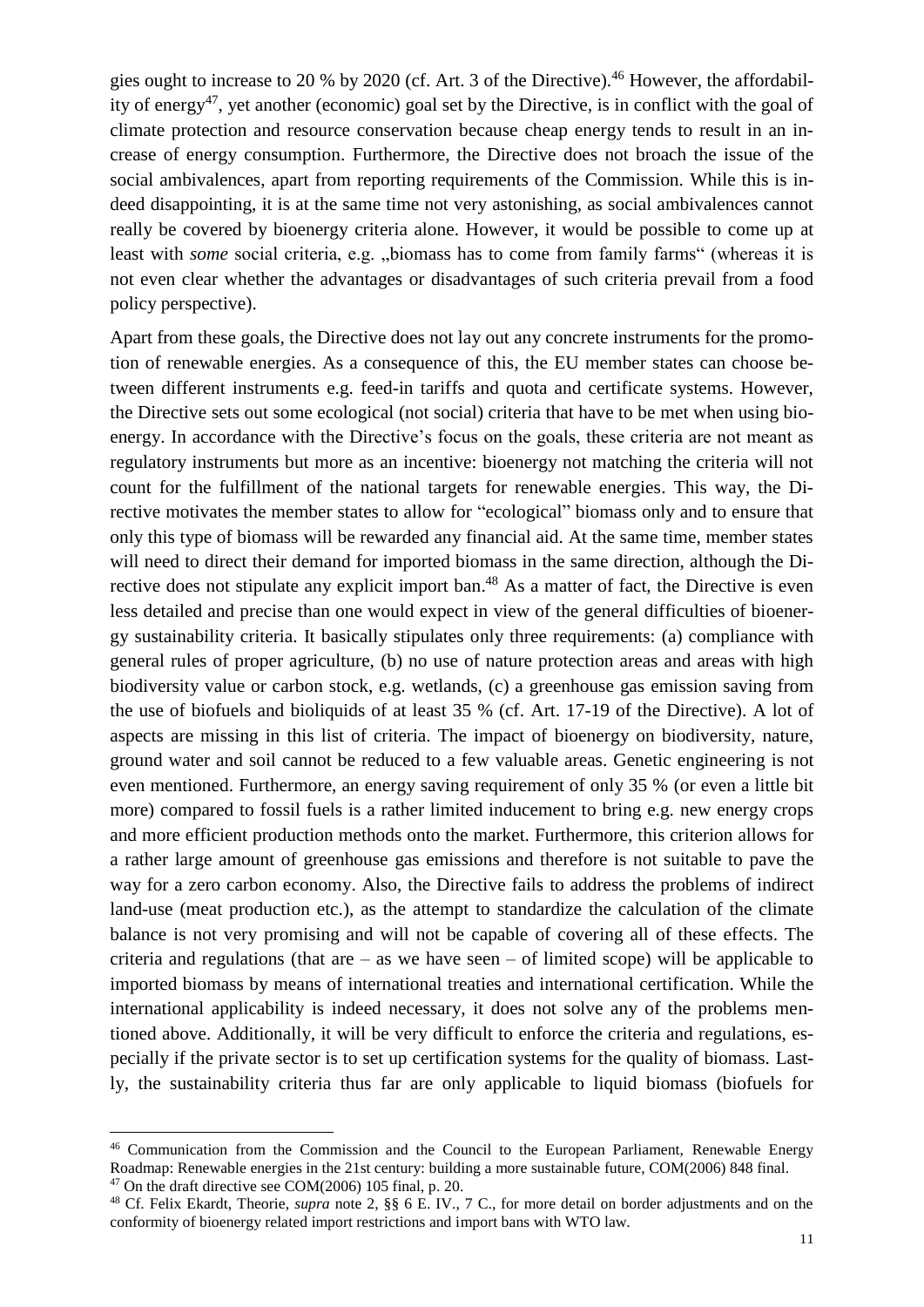transport and heating). $49$ 

Thus, the approach the EU has taken in order to manage the ambivalences of bioenergy is unsatisfactory, even if we leave aside the more general criticism of bioenergy sustainability criteria as opposed to a global strategy for energy efficiency. During the legislative procedure leading to the Directive, the European Parliament favored sustainability criteria for all sorts of biomass and not just liquid biomass; apparently, the Commission is going to come back to this. Also, many members of Parliament favor higher energy saving requirements compared to fossil fuels and more precise definitions and standards that whenever possible relate to multilateral environmental agreements. These ideas are part of a more general efficiency strategy and are a step in the right direction. However, instead of promoting fossil fuels for public transport, it would have been much more effective to promote the use of bioenergy in CHP. Further environmental criteria and a general efficiency policy, e.g. with a more radical emissions trading, are necessary. Some members of Parliaments called for a priority of food supply, respect for the property and land rights of the local population and fair payment. It remains an unsolved problem, however, how bioenergy criteria can ever effectively deal with problems of food supply, shifting effects and problems of survey and enforcement.

A national regulation like the German BioSt-NachV and the rather identical ordinance for the fuel sector (Biokraftstoff-Nachhaltigkeitsverordnung) are mostly just the implementation of European law, as the EU aims at a consistent regulation in Europe and as the new Directive mostly prohibits additional sustainability criteria on national level. Accordingly, German regulations mostly just copy the criteria of the Directive, as meeting these criteria is a precondition for achieving the German binding goals concerning renewable energies. According to the Biomassestrom-Nachhaltigkeitsverordnung, the fulfillment of the criteria has to be verified by a certificate; this applies to imports as well. A new strategy paper by the German Federal Ministry for the Environment (hereinafter referred to as BMU) seems a lot more ambitious and promising. In this paper, the BMU considers a general resource policy partially in line with our approach mentioned above. The BMU wants to "radically shift" agricultural aids and ban animal feed from rainforest clearance areas. This points to the possibility for further deliberation across Europe.

## **V. Bioenergy in the German context**

 $\overline{a}$ 

## **1. Bioenergy and the German national electricity feed-in system**<sup>50</sup>

Taking Germany as an example, let us examine now whether the current law of bioenergy offers additional regulations (as far as it is allowed by EC law). Let us start with the electricity sector. According to the Renewable Energy Sources Act (Erneuerbare-Energien-Gesetz, hereinafter referred to as EEG<sup>51</sup>), grid system operators are obliged to grant grid access to any re-

<sup>&</sup>lt;sup>49</sup> This is not meant to be understood as a general criticism of a regulation at EU level (in view of the structure of the climate problem, this level is just right in order to avoid a "race for the lowest standards"; cf. Felix Ekardt and Antonia von Hövel, Distributive Justice, *supra* note 4; for the same reasons, it is not advisable to rely on CSR solutions). Our criticism rather aims at the faulty "sustainability criteriology" and the general problems of "criteriologies".

<sup>&</sup>lt;sup>50</sup> On some of these aspects: Felix Ekardt and Bettina Hennig, Biomasssestrom-Nachhaltigkeitsverordnung, *supra* note 31.

<sup>51</sup> Gesetz für den Vorrang Erneuerbarer Energien (Erneuerbare-Energien-Gesetz – EEG) of 25 October 2008 (BGBl. I p. 2074), last amended by Article 3 of the Act of 28 July 2011 (BGBl. I p. 1634). Please note that the German Federal Ministry for the Environment has published various translations of the EEG. These can be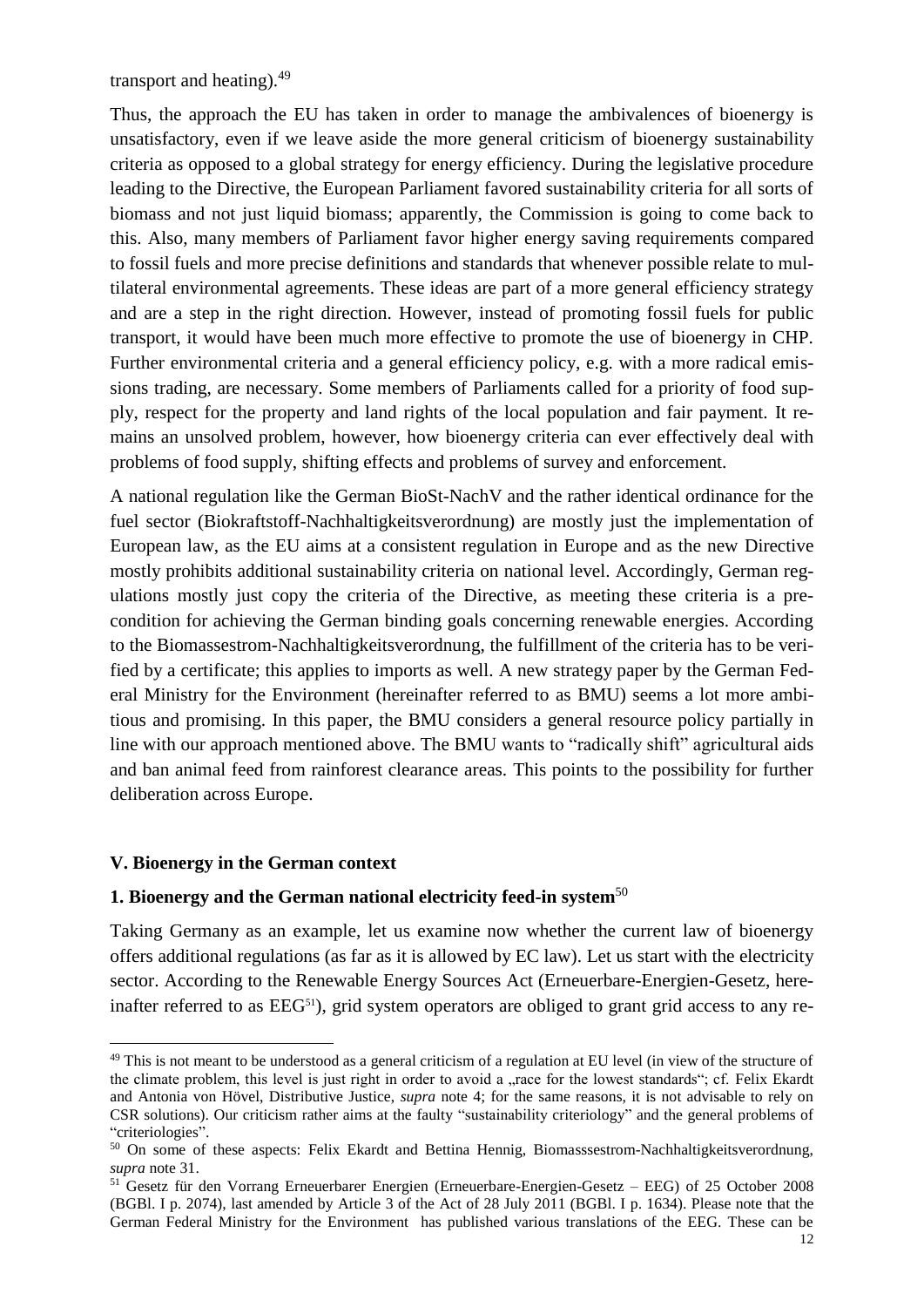newable energy plant and – as a sort of subsidy – to pay a legal minimum feed-in tariff for the electricity fed into the grid. The costs of the feed-in system is to be paid for by all consumers of electricity (§§ 34 EEG). Generally speaking, the EEG has proven to be a very effective instrument for the promotion of electricity from renewable energy sources. The feed-in tariffs vary depending on the kind of energy and technology used, the location and size of the power plant, and the input materials. Thus, the government can effectively direct the development of renewable energies in the power sector. Regarding bioenergy, for instance, small installations receive a higher compensation per kilowatt hour than larger installations, thus promoting the idea of a decentralized energy sector with many competitors – which is beneficial to the security of energy supply and democratic structures.<sup>52</sup> Once an installation is commissioned, the feed-in tariff for the power produced in this installation generally stays the same for 20 years plus the year of commissioning, thereby offering a very high investment protection that is one of the main reasons for the effectiveness of the EEG.

The EEG has recently been amended. The amendments came into effect on 1 January 2012; further changes to the solar pv tariffs were enacted in late March 2012. All biomass plants must be operated as CHP, using at least 60 % of the waste heat in an economically and environmentally effective way (§ 27 para 4 EEG).<sup>53</sup> According to § 27 para 2 EEG, operators of biogas plants receive a higher tariff, if the electricity is generated from energy crops or manure. According to the recently amended Biomasseverordnung (Ordinance on Biomass, hereinafter referred to as Biomasse $V^{54}$ ), energy crops mean plants or parts of plants which originate from agricultural, silvicultural, or horticultural operations or during landscape management and which have not been treated or modified in any way other than for harvesting, conservation or use in the biomass installation. The EEG no longer provides for a "technology bonus".<sup>55</sup> According to § 20 para 2 No. 5 EEG, the feed-in tariffs decrease by 1 % p. a. for plants commissioned from 2013 on. Thus, a plant commissioned in 2013 will still get a feedin tariff that is stable for 20 years; however, this feed-in tariff is 1 % lower than the feed-in tariff for a plant commissioned in 2012. The CHP requirement helps to manage the outstanding ambivalences (e.g. climate protection and the reduction of the demand for fossil fuels).<sup>56</sup> The annual degression (despite being small) supports energy efficiency at all levels of biomass use, too. In regard to the greenhouse gas balance and the biomass production conditions, § 27 EEG relies on the new Directive on renewable energies and the BioSt-NachV. However, as we mentioned before, the regulations of the new Directive and thus the BioSt-NachV were not designed with enough ambition and comprehension and do not pay enough attention to

downloaded from http://www.erneuerbare-energien.de/inhalt/42934/40508/ (last visited 9 April 2012).

 $52$  Other reasons for higher feed-in tariffs for smaller installations include avoiding long-distance biomass transports larger installations depend on.

<sup>&</sup>lt;sup>53</sup> This requirement replaces the former "CHP bonus". As new biomass plants using 60 per cent of the waste heat will get about the same feed in tariff that current biomass plants only get when using 100 per cent of the waste heat, it is feared that the new requirement will prove ineffective and rather reduce CHP.

<sup>54</sup> Biomasseverordnung of 21 June 2001 (BGBl. I p. 1234), last amended by Article 5 of the Act of 28 July 2011 (BGBl. I p. 1634).

 $55$  Former versions of the EEG, being effective until 31 December 2011, provided for a "technology bonus" for the use of innovative, especially energy-efficient, and thus, environmentally friendly and climate saving techniques (§ 27 para 4 No. 1 and annex 1 EEG in the version effective until 31 December 2011).

<sup>56</sup> Also, a number of more technical regulations in annexes 1 and 2 seem very useful. For instance, - in case biogas is conditioned in order to feed it into the natural gas grid – the gas conditioning bonus is only granted if this process emits very little methane. For more details on the former technology bonus: Hartwig von Bredow, Der Technologiebonus für innovative Anlagentechnik, in: Helmut Loibl, Martin Maslaton, Hartwig von Bredow et al. (eds.), Biogasanlagen im EEG, 2<sup>nd</sup> ed.(Berlin: ESV 2010), pp. 89 sqq.; third edition forthcoming.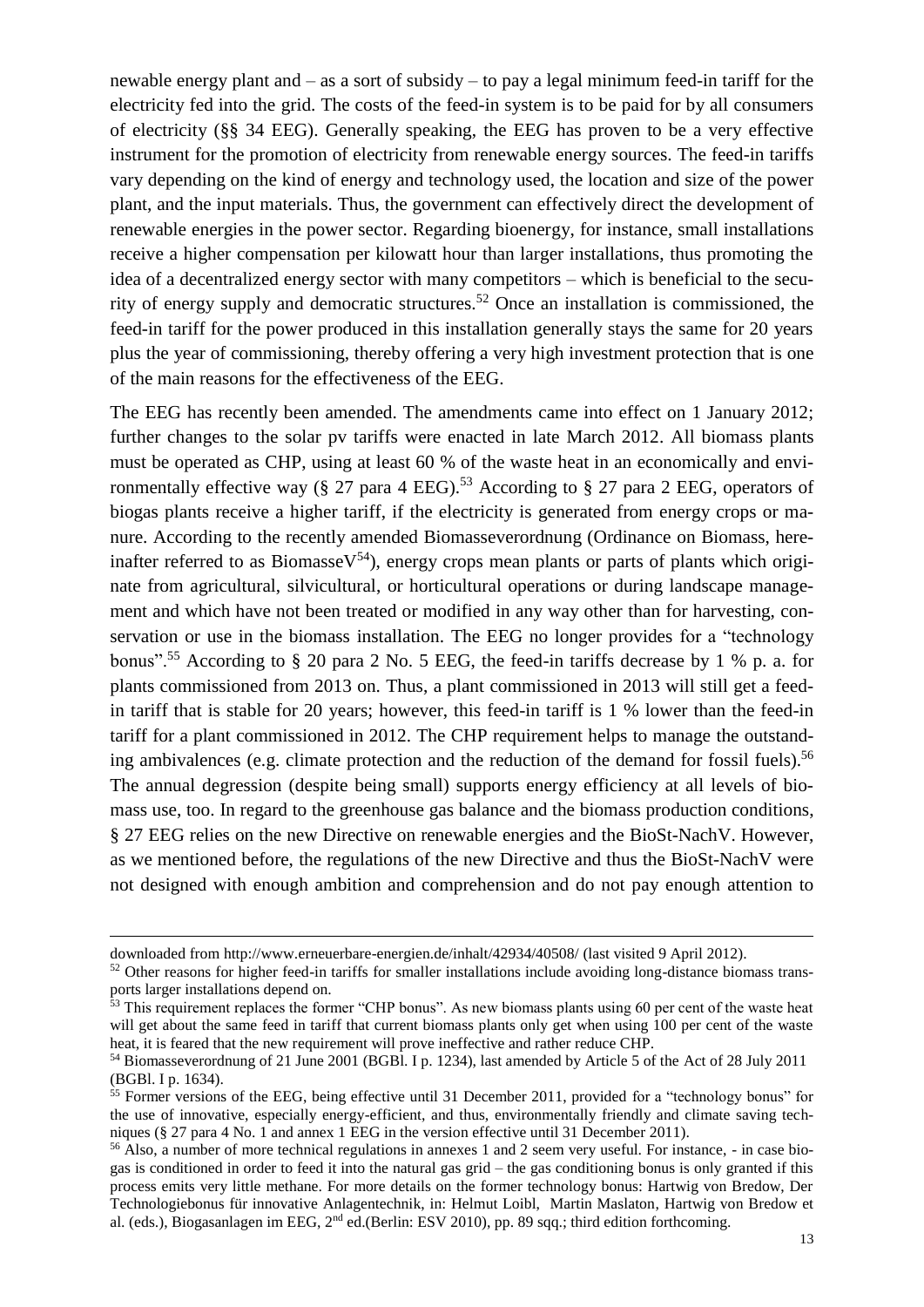problems of shifting effects and enforcement.<sup>57</sup> If there was a demanding and broadly applicable Renewable Energies Directive, the EEG would be an important complement to this. The EEG alone, on the contrary, cannot manage the ambivalences.

## **2. Heat from bioenergy according to the Renewable Energies Heat Act**

The Renewable Energies Heat Act (Erneuerbare-Energien-Wärmegesetz, hereinafter referred to as EEWärmeG)<sup>58</sup> aims at increasing the use of renewable energies in buildings. In contrast to the EEG and its equivalents in other European countries, the EEWärmeG of 1 January 2009 does not focus on electricity, but on heating and, to some extent, on cooling. The EEWärmeG aims at raising the share of renewable energies in the heating sector from 6 % in 2009 to 14 % in 2020 – a goal that should not prove difficult to achieve.<sup>59</sup> According to the EEWärmeG, new buildings have to rely to a specific percentage on heat from renewable energies: 15 % for solar energy, 30 % for biogas and 50 % for other renewable energies, e.g. solid and liquid bioenergy (§ 5 EEWärmeG). While the legal obligation to rely on heat from renewable energies is to be welcomed, this obligation only applies to new buildings, despite earlier intensions,<sup>60</sup> and, therefore, only affects 20  $%$ <sup>61</sup> of the overall potential of renewable energies in the building sector.<sup>62</sup> As far as existing buildings are concerned, there is – with the exemption of certain public buildings – no legal obligation, but a "market incentive program"<sup>63</sup> with an annual budget of  $\epsilon$  500 million, granting investment subsidies for e.g. solar panels, pellet heating, and heat pumps. Nevertheless, the EEWärmeG will most probably increase the demand for liquid bioenergy. Therefore, there is a need for an ambitious European Directive on renewable energies or an ambitious national sustainability directive in order to manage the ambivalences of bioenergy. In this context, it is very reasonable that the quota for solar energy is lower and can thus be more easily fulfilled than the quota for bioenergy.<sup>64</sup> It is also helpful that CHP use is allowed to replace the use of bioenergy according to the EEWärmeG. Nevertheless, the EEWärmeG, with some changes, could encourage the use of solar energy and energy efficiency even more than it currently does.

## **3. German and European Legal Framework for Biofuels**<sup>65</sup>

<sup>57</sup> The German Energy Tax Act (Energiesteuergesetz of 15 July 2006, BGBl I p. 1534; 2008 I p. 660; 1007), last amended by Art. 1 of the Act of 1 March 2011 (BGBl. I p. 282)) grants tax concessions to CHP. The Electricity Tax Act (Stromsteuergesetz of 24 March 1999 (BGBl. I p. 378), last amended by Article 2 of the Act of 1 March 2011 (BGBl. I p. 282) in some situations grants tax exemption to electricity from renewable energies.

<sup>58</sup> Erneuerbare-Energien-Wärmegesetz of 7 August 2008 (BGBl. I p. 1658), last amended by Article 7 of the Act of 28 July 2011 (BGBl. I p. 1634).

<sup>59</sup> Wolf-Bodo Friers, Das Erneuerbare-Energien-Wärmegesetz - Ein (Wort-)Monstrum nimmt Gestalt an, *DWW* (2007), pp. 400 *et sqq.*ff.; analysis of 7 February 2008 by BUND of the draft of the EEWärmeG, p. 1.

<sup>&</sup>lt;sup>60</sup> Due to the EU Directive on renewable energies, the requirements of the EEWärmeG by now also apply to public buildings in case of fundamental renovations (cf. § 3 para 2 EEWärmeG).

 $61$  Cf. once more the analysis by BUND of the draft of the EEWärmeG, p. 1.

<sup>62</sup> Contrary to the Renewable Energies Heat Act of the *land* Baden-Württemberg, [www.landtag](http://www.landtag-bw.de/WP14/Drucksachen/1000/14_1969_d.pdf)[bw.de/WP14/Drucksachen/1000/14\\_1969\\_d.pdf.](http://www.landtag-bw.de/WP14/Drucksachen/1000/14_1969_d.pdf) In accordance with § 3 para 2 of the prevailing EEWärmeG, this act stipulates the obligation to retrofit certain existing buildings.

<sup>63</sup> Richtlinien zur Förderung von Maßnahmen zur Nutzung erneuerbarer Energien (Marktanreizprogramm, MAP) of 11 March 2011.

 $64$  The differentiation may have other reasons as well, though, e.g. the higher investment costs and performance of a bioenergy heating system and the fact that in many cases rooftop installations will not allow for more than 15 % solar heat.

<sup>65</sup> Cf. Wuppertal-Institut, Nutzungskonkurrenzen, *supra* note 14, passim; Hans D. Jarass, Die neuen Regelungen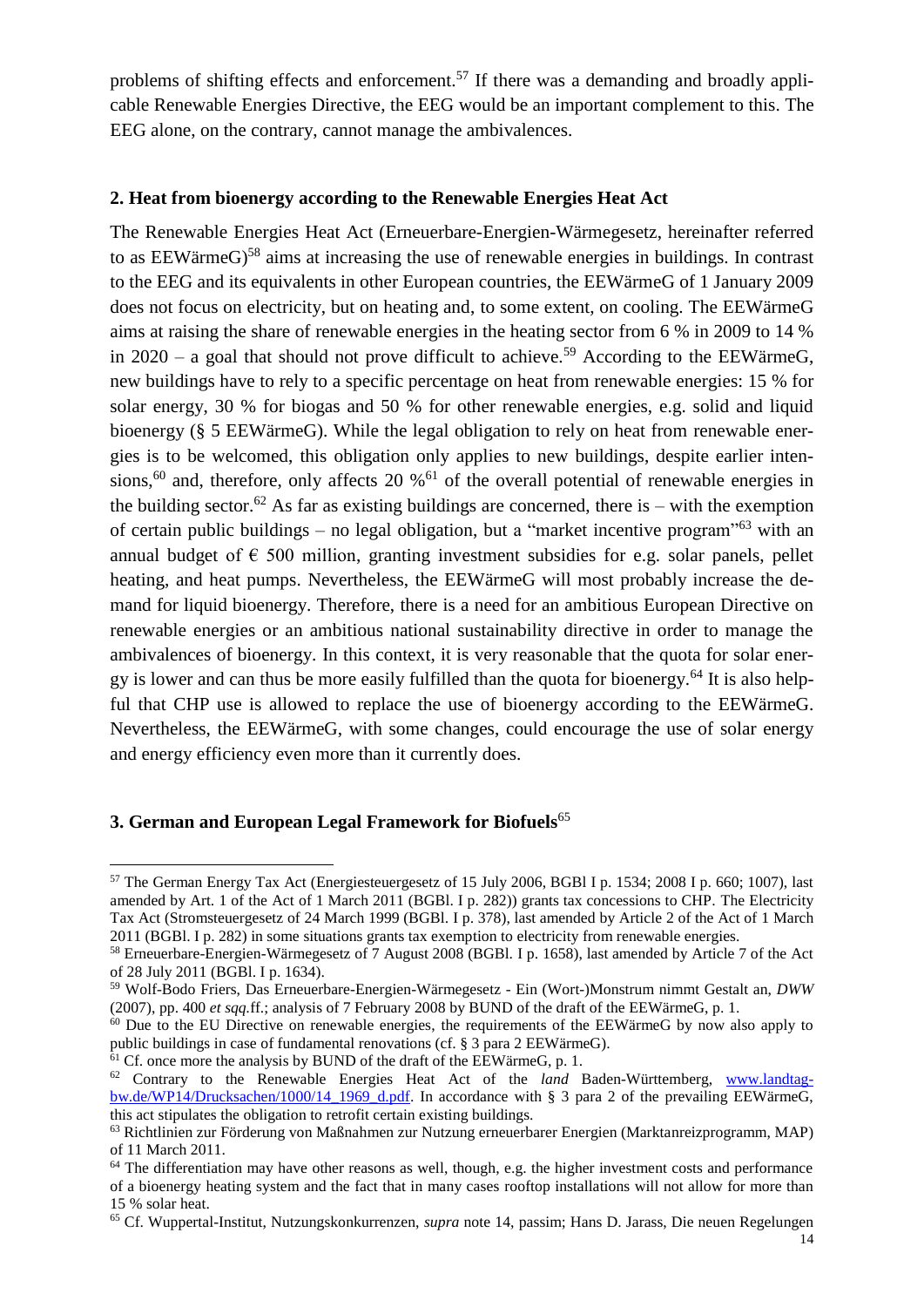In this section, we examine if there are any mechanisms besides the European Directive's criteria that help to manage the ambivalences of biofuels.<sup>66</sup> In the context of biofuels, the German Biofuels Quota Act (Biokraftstoffquoten $G^{67}$ ) made important changes to the Energy Tax Act ( $EnStG^{68}$ ) as well as to the Federal Immission Control Act ( $BImSchG^{69}$ ). The BiokraftstoffquotenG stipulates a particular quota for diesel and gasoline as well as a much higher and steadily increasing general quota that fuel marketing companies have to comply with by blending biofuels with fossil fuels or by marketing biofuels. Compliance with the quotas is subject to legal sanction (§ 37c BImSchG). According to § 37a BImSchG, the quotas exceed even the European Directive on Biofuels.<sup>70</sup> Additionally,  $\S$  50 EnStG provides tax reductions for biofuels. This tends to compensate for the higher production costs of biofuels and to accent the technically advanced biofuels (§ 50 para 5 EnStG). However, tax reductions will no longer be granted for biofuels used for fulfilling the compulsory quota (§ 50 para 1 p. 4-5 EnStG). All of these mechanisms promote the less efficient form of bioenergy, i.e. biofuels (although biomethane is comparatively efficient). In this respect, a more strident European Directive on renewable energies would be necessary in order to manage the ambivalences. From this perspective, the German government at least has recently opted not to expand the biofuel quota as originally planned.<sup>71</sup>

# **4. Approval of Bioenergy Facilities in the German Federal Building Code and in the German Federal Immission Control Act**<sup>72</sup>

The law applying to the approval of bioenergy plants deserves closer consideration, although its role is very limited with respect to climate policy and social ambivalences, cultivation standards, etc. According to §§ 4 and 6 BImSchG, for example, installations that are particularly liable to cause harmful effects on the environment are subject to licensing.<sup>73</sup> The license shall only be granted if precautions are taken to prevent harmful effects on the environment, including remote effects. However, remote effects (*Vorsorgeaspekte*) are left aside in regard to numerous smaller installations not subject to licensing under the BImSchG according to §§ 22, 23 BImSchG. Hence, the limit for contaminants laid out in further German regulations do

zur Biokraftstoffquote, *Zeitschrift für Umweltrecht* (2007), pp. 518 *et sqq*.

<sup>&</sup>lt;sup>66</sup> SRU, Sondergutachten "Biomasse", *supra* note 6, passim, and Manuel Frondel and Jörg Peters, Biodiesel: Eine teure Klimaschutzoption, *Zeitschrift für Umweltpolitik und Umweltrecht* (2007), pp. 233 *et sqq.*, take a critical stance towards the economic balance of biomass.

<sup>67</sup> Gesetz zur Einführung einer Biokraftstoffquote durch Änderung des Bundes-Immissionsschutzgesetzes und zur Änderung energie- und stromsteuerrechtlicher Vorschriften (Biokraftstoffquotengesetz) of 18 December 2006 (BGBl. 2006, I p. 3180); more about this act: Jarass, Biokraftstoffquote, *supra* note 65,.

<sup>&</sup>lt;sup>68</sup> Energiesteuergesetz of 15 July 2006, BGBl I p. 1534; 2008 I p. 660; 1007), last amended by Art. 1 of the Act of 1 March 2011 (BGBl. I p. 282).

<sup>69</sup> Bundes-Immissionsschutzgesetz in the version of proclamation of 26 September 2002, BGBl. I p. 3830, last amended by Article 2 of the Act of 21 July 2011 (BGBl. I p. 1475).

<sup>70</sup> Directive 2003/30/EC of the European Parliament and of the Council of 8 May 2003 on the promotion of the use of biofuels or other renewable fuels for transport.

<sup>71</sup> Gesetz zur Änderung der Förderung von Biokraftstoffen (BioKraftFÄndG) of 15 July 2009, BGBl. I p. 1804, 3108.

<sup>72</sup> On this topic cf. Felix Ekardt and Henrike Kruschinski, Biogasanlagen als Rechtsproblem, *Zeitschrift für Neues Energierecht* (2008), pp. 7 *et sqq*.; Matthias Mantler, Biomasseanlagen im Außenbereich, *Baurecht* (2007), pp. 50 *et sqq*.; Inken Lampe, Die unterschiedlichen rechtlichen Anforderungen an die Zulassung von Biomasseanlagen, *Natur und Recht* (2006), pp. 152 *et sqq*.

 $73$  The types of installations that are subject to licensing are listed in the Verordnung über genehmigungsbedürftige Anlagen in the version of the proclamation of 14 March 1997 (4. BImSchV), BGBl. I p. 504, last amended by Art. 6 of the Act of 15 July 2006, BGBl. I p. 1619. This regulation also specifies what kind of licensing procedure is applicable.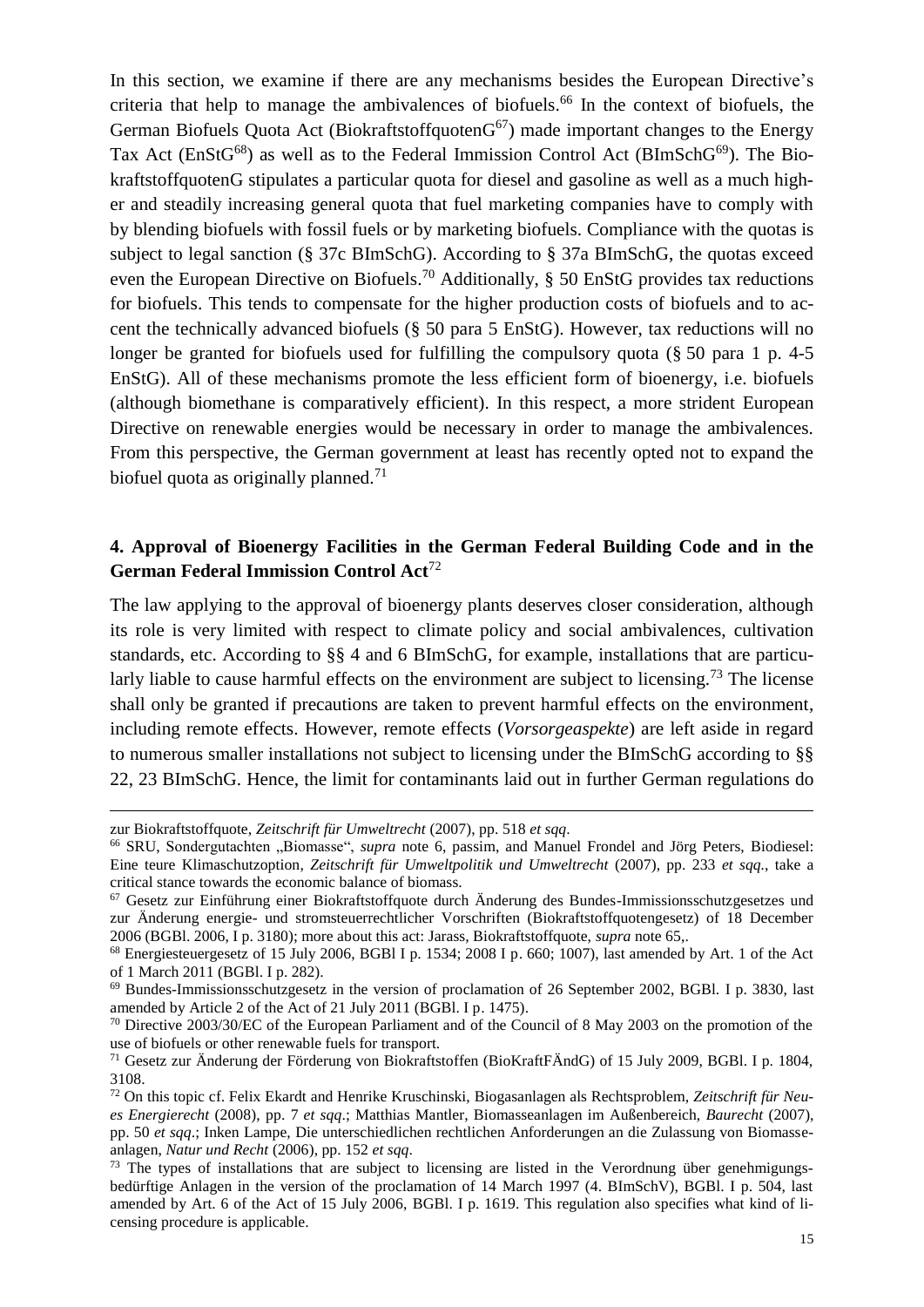not apply to these installations, thus giving rise to the issue of nitrogen and climate gases already mentioned in the introduction of this essay.<sup>74</sup> Introduced in 2004 and recently amended in 2011<sup>75</sup>, § 35 para 1 n° 6 BauGB - the BauGB being the German land use and zoning law favors small agricultural facilities that use biomass from the same farm. As mentioned above, the promotion of small facilities bears advantages as well as disadvantages: regional improvement of security of energy supply vs. a less efficient energy production.

# **VI. Biomass cultivation and legal regulation concerning soil and nature conservation, waste and fertilizers; subsidy law**

In terms of ecological and social ambivalences, the rules covering energy crop farming<sup>76</sup> (please note that we will not cover the law of genetic engineering) are even more important. The relevant regulations are to be found in the rather general context of agricultural and silvicultural land use and are not specifically designed for the regulation of bioenergy. The main problem in this context is that energy crops share the problems of conventional agriculture, including large-scale subsidies, and will augment the overall land use, aggravating the existing problems of conventional, non-ecological agriculture. All of this will turn out to be particularly problematic, if we do not – by means of a more rigid Directive on renewable energies or a more general regime of efficiency – manage to sufficiently promote the development of highly efficient energy crops and at the same time reduce other problematic forms of land use, e.g. excessive meat production.

We will now briefly describe some aspects of the European Union's subsidy system.<sup>77</sup> The first pillar of the EU's agricultural aid comprises the basic subsidization of farmers, while the second, not yet very important pillar stipulates special subsidies for environment protection measures.<sup>78</sup> The second pillar is laid out in Regulation (EC) No. 1257/1999.<sup>79</sup> Art. 88 EC Regulation No. 1782/2003 grants direct financial aid of  $45\epsilon$  per ha for the cultivation of biomass. This subsidy was originally limited to 1.5 million ha. By the end of 2006, however, the limit was raised to 2.0 million ha. In case the applications exceed this limit, Art. 89 EC Regulation No. 1782/2003 stipulates a pro-rata reduction. However, there was a controversial discussion of this energy crop bonus and the EU stopped it in 2009. In regard to the first pillar, energy farmers will still be eligible to the single farm payment according to the Regulation

<sup>74</sup> § 5 BiomasseV stipulates only a few requirements in addition to those set by the BImSchG. Please note that we do not have the space to cover additional requirements set by the 1. BImSchV and 17. BImSchV, for instance for waste using installations. – When using animal by-products not intended for human consumption, i.e. offal, liquid manure etc., the operator needs a license according to Art. 15 of the Regulation (EC) No 1774/2002 of the European Parliament and of the Council of 3 October 2002 laying down health rules concerning animal byproducts not intended for human consumption. This license is included in the license according to the BImSchG (§ 13 BImSchG).

<sup>75</sup> Baugesetzbuch in the version of proclamation of 23 September 2004 (BGBl. I p. 2414), last amended by Article 1 of the Act of 22 July 2011 (BGBl. I p. 1509).

<sup>76</sup> On this chapter cf. KBU, Bodenschutz, *supra* note 6, chapter 3.5 (under participation of Felix Ekardt); similar Ginzky, Zeitschrift für Umweltrecht 2008, p. 188 – however, both not fully covering the ambivalences.

<sup>77</sup> Harald Ginzky, Der Anbau nachwachsender Rohstoffe aus Sicht des Bodenschutzes, *Zeitschrift für Umweltrecht* 2008, pp. 188, at p.193; Felix Ekardt, Andreas Heym and Jan Seidel, Gentechnikrecht und Naturschutz: Beteiligungs- und Klagerechte der Umweltverbände, *Zeitschrift für Umweltrecht* (2008), pp. 169 *et sqq*.

<sup>78</sup> The complex system of Regulations and Directives is comprised in the Council Regulation (EC) No 1782/2003 of 29 September 2003 establishing common rules for direct support schemes under the common agricultural policy and establishing certain support schemes for farmers and amending certain Regulations.

<sup>&</sup>lt;sup>79</sup> Council Regulation (EC) No 1257/1999 of 17 May 1999 on support for rural development from the European Agricultural Guidance and Guarantee Fund (EAGGF) and amending and repealing certain Regulations.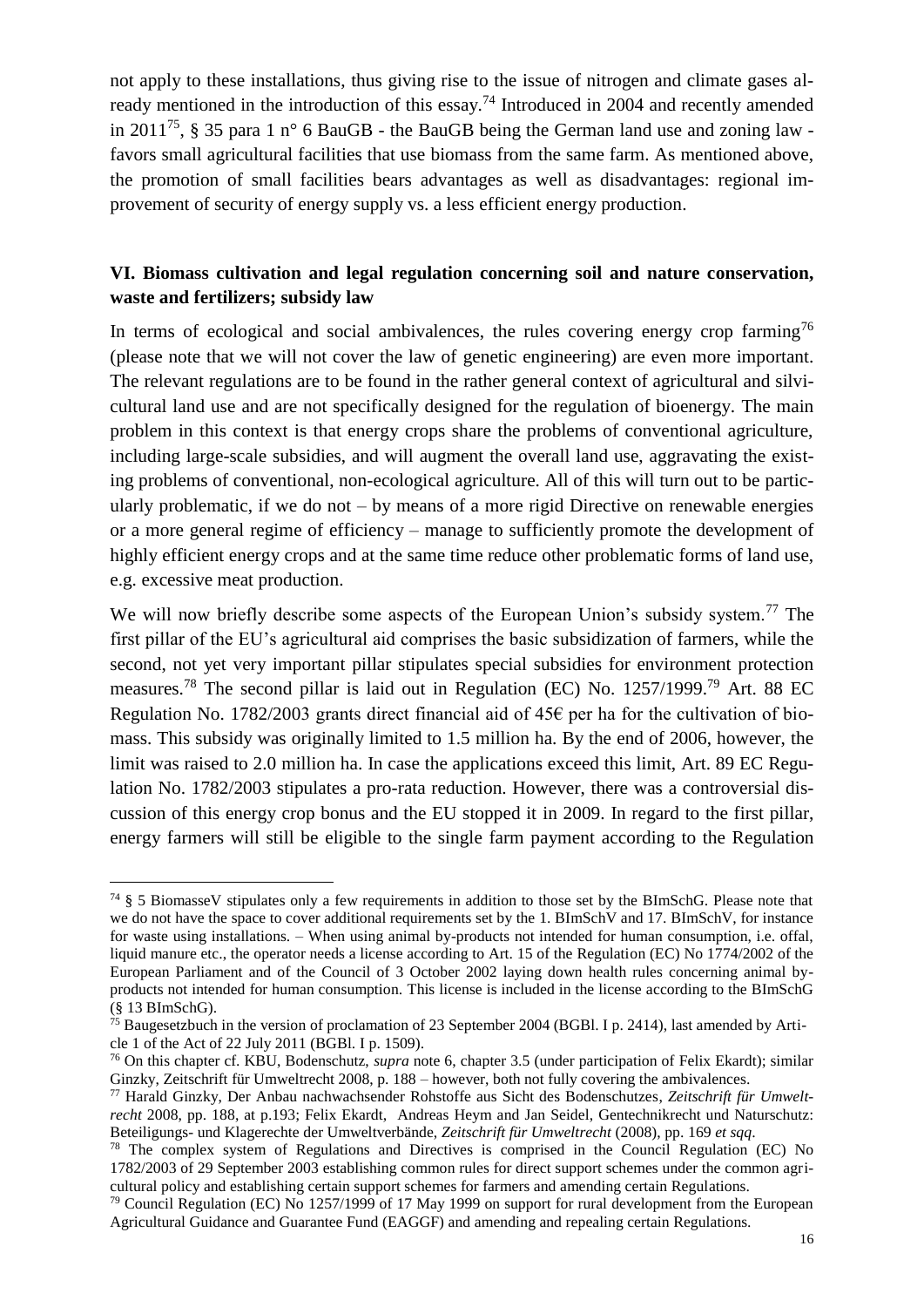(EC) No. 1782/2003. By 2013, the single farm payment will be reshaped into an acreage payment, without any substantial changes. Additionally, there are subsidies for sugar beet growing.

According to Art. 4 EC Regulation No. 1782/2003, the subsidies we just mentioned are only granted if the farmers meet particular environmental requirements (cross compliance). On cultivated farmland, these requirements do not go beyond the statutory management requirements (annex III of EC Regulation No. 1782/2003). The requirements to keep set-aside land in good agricultural and environmental condition by ensuring a minimum level of maintenance (annex IV of EC Regulation No. 1782/2003) are noticeable. However, agricultural setasides were paused lately<sup>80</sup> due to inter alia the increase of bioenergy production. More important, the European subsidy law is not designed to prevent long-term contamination of soil and ground water due to over-fertilization, excessive use of pesticides, the deterioration of biodiversity, or other challenges.<sup>81</sup> The German Federal Soil Protection Act (Bundes-Bodenschutzgesetz, hereinafter referred to as BBodSchG<sup>82</sup>), for instance, does not add anything essential to the rather moderate rules of cross compliance. The Act's and its ordinance's precaution requirements mostly do not apply to agriculture and silviculture. The precautionary requirements for soil stipulated in § 17 para 1-2 BBodSchG are the only requirements for agriculture. The "Principles and recommendation for the good agricultural practice" (Grundsätze und Handlungsempfehlungen zur guten fachlichen Praxis der landwirtschaftlichen Bodennutzung, published in the German Federal Gazette of 20 April 1999) substantiate these requirements. In practice, these requirements do not really have any effect, due to a lack of legal enforcement and of substantiation of the principles of good agricultural practice.<sup>83</sup>

National regulations, such as the German Plant Protection Act (Pflanzenschutzgesetz, PflSch $G^{84}$ ), the Regulation on the Usage of Fertilizers (Düngeverordnung, Dünge $V^{85}$ ), the Regulation on Biological Wastes (Bioabfallverordnung, BioAbf $V^{86}$ ) and the Regulation on Sewage Sludge (Klärschlammverordnung, Abf $K$ lär $V^{87}$ ), as well as their counterparts in other countries are not of very much help in managing the ambivalences of bioenergy, either, as they do not provide for any regulations specific to bioenergy. Instead, some of the regulations promote the utilization of some problematic biomass waste products as raw material and fertilizer. The AbfKlärV, for instance, allows for the utilization of sewage sludge as fertilizer.

<sup>80</sup> Council Regulation (EC) No 1107/2007 of 26 September 2007 derogating from Regulation (EC) No 1782/2003 establishing common rules for direct support schemes under the common agricultural policy and establishing certain support schemes for farmers, as regards set-aside for the year 2008.

<sup>81</sup> For a general discussion on this cf. Felix Ekardt, Andreas Heym and Jan Seidel, Gentechnikrecht, *supra* note 77.

<sup>&</sup>lt;sup>82</sup> Gesetz zum Schutz vor schädlichen Bodenveränderungen und zur Sanierung von Altlasten (Bundes-Bodenschutzgesetz - BBodSchG) of 17 March 1998 (BGBl. I p. 502), last amended by Art. 3 of the Act of 9 December 2004 (BGBl. I p. 3214).

<sup>83</sup> Cf. Felix Ekardt, Andreas Heym and Jan Seidel, Gentechnikrecht, *supra* note 77. Agriculture and forestry are privileged when it comes to avoiding soil contamination and decontaminating. Generally, other legal stipulations, which do not necessarily bear any result in this case, have priority, cf. § 17 para. 3 BBodSchG.

<sup>&</sup>lt;sup>84</sup> Gesetz zum Schutz der Kulturpflanzen (Pflanzenschutzgesetz – PflSchG) in the version of the announcement of 14 May 1998 (BGBl. I p. 971, p. 1527, 3512), last amended by Article 14 of the Act of 9 December 2010 (BGBl. I p. 1934).

 $85$  Düngeverordnung in the version of the proclamation of 27 February 2007 (BGBl. I p. 221), last amended by Article 18 of the Act of 31 July 2009 (BGBl. I p. 2585).

<sup>86</sup> Bioabfallverordnung of 21 September 1998 (BGBl. I p. 2955), last amended by Article 3 of the Ordinance of 9 November 2010 (BGBl. I p. 1504).

<sup>87</sup> Klärschlammverordnung of 15 April 1992 (BGBl. I p. 912), last amended by Article 9 of the Ordinance of 9 November 2010 (BGBl. I p. 1504).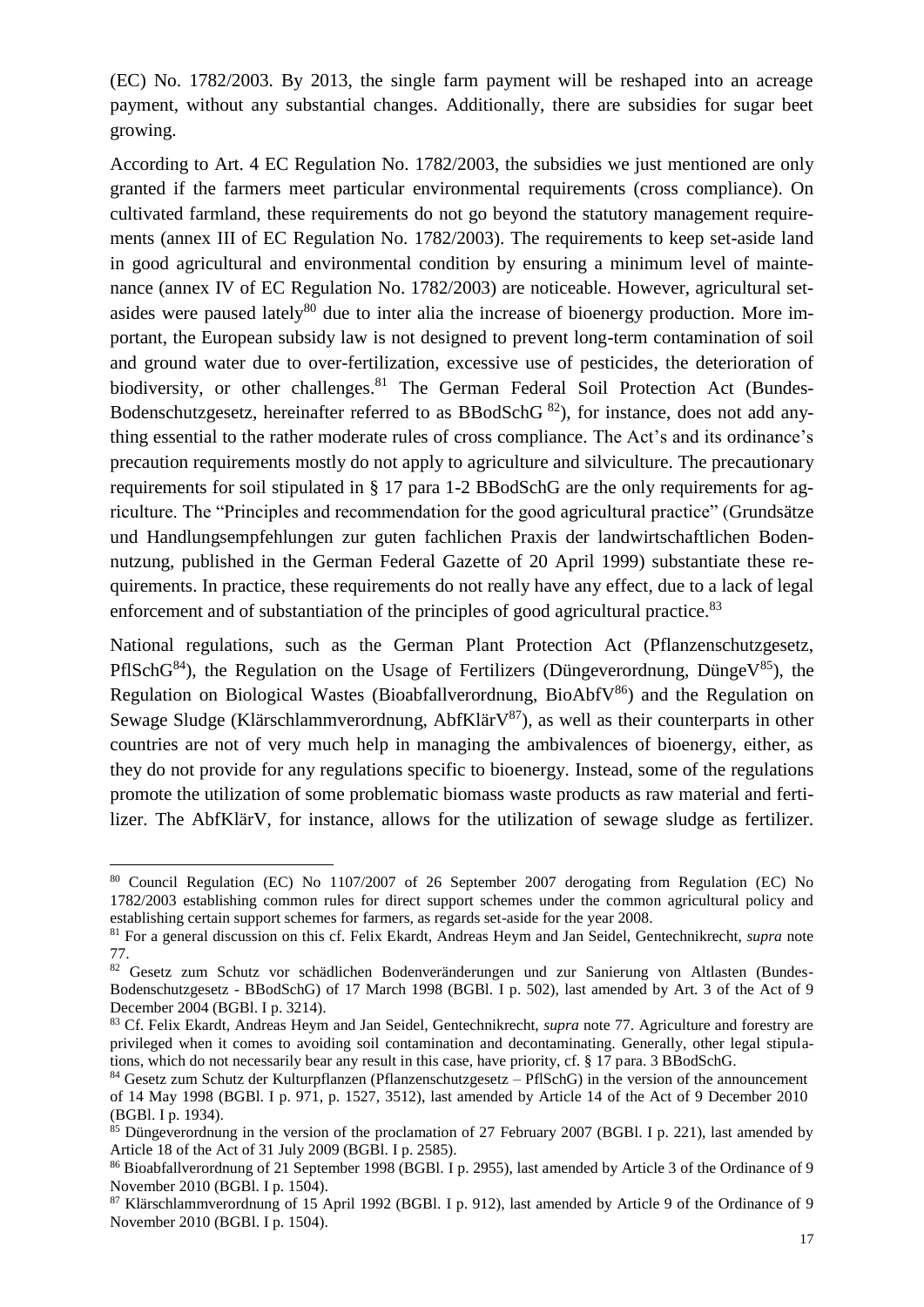While the utilization of waste products of bioenergy use as fertilizers may help to achieve a good balance of nutrients, this may lead to further pollutant accumulation in soil: Firstly, the amount of pollutants permitted by the BioAbfV depends on the amount of pollutants in the dry mass and on the amount of dry mass per hectare. This way, further pollutant accumulation is likely to occur, since the amount of pollutants brought out onto the fields may surpass the amount of pollutants absorbed by the plants. Secondly, the limit set by § 4 DüngeV (170 kg nitrogen per hectare and year) only applies to livestock manure only and unfortunately not to biomass waste products.

Agriculture and forestry, and thus the cultivation of energy crops, are also privileged under conservation law. According to § 18 para 2 of the Federal Nature Conservation Act (Bundesnaturschutzgesetz, hereinafter referred to as BNatSchG<sup>88</sup>), agricultural and silvicultural land use is not considered as environmental intervention (*Eingriff in Natur und Landschaft*) as long as the principles of good professional practice and all legal regulations are observed. However, these principles are of limited scope. The good professional practice in agriculture is defined in § 5 para 3 BNatSchG from a conservation perspective.<sup>89</sup> However, this definition is not very concrete and limited in scope and it is unclear how the principles of good professional practice can be enforced.<sup>90</sup>

The environmental liability law shows the same difficulties as the agricultural regulations in resolving the ambivalences of bioenergy. According to the German Environmental Damages Law (Umweltschadensgesetz, hereinafter referred to as  $USchG$ <sup>91</sup>, which we will take as an example in the following analysis, a person causing an environmental damage generally is obliged to take the necessary actions in order to limit the negative effects and to redevelop the affected areas. However, according to § 2 Nr. 1 lit. a und c USchG only damage to species and natural habitats that has significant adverse effects on reaching or maintaining the favorable conservation status of such habitats or species in included – or, in case of land damage, only damage by impacts on soil functions as a result of the direct or indirect introduction of substances, preparations, organisms, or micro-organisms on, in, or under land, that creates a threat to human health is included. However, the definition of environmental damage seems too narrow, as – apart from fertilization and waste management – not all agricultural and silvicultural activities are included. This aspect (as well as the fact that a threat to human health is, according to the USchG, a pre-condition for any environmental damage and the fact that energy-cropping is not even mentioned) illustrates that the USchG at present does not have any effect on the ambivalences of bioenergy and therefore needs to be updated. Also, § 9 USchG, which allows the *Länder* to grant cost release for pesticide use, could be deleted. It is important to keep in mind, however, that liability regulation is only an accompanying meas-

<sup>88</sup> Bundesnaturschutzgesetz of 29 July 2009 (BGBl. I p. 2542), last amended by Article 2 of the Act of 6. October 2011 (BGBl. I p. 1986).

<sup>89</sup> The BNatSchG names site-specific cultivation, sustainable crop rotation and ensuring long-term usability; avoidance of any avoidable impact on habitats; preservation of the interconnectedness of habitats and landscapes; good balance of livestock breeding and crop production as well as avoidance of harmful effects on the environment; no ploughing up of grassland in especially sensible areas; no disproportionate exploitation of resources; documentation of fertilizer and pesticide use.

<sup>&</sup>lt;sup>90</sup> Even if public authorities had the right to enforce precautions, they would probably be reluctant to make any use of their rights. According to the prevailing opinion, third parties generally cannot enforce precautionary obligations in Germany. Certainly the prevailing opinion is not convincing, and the question may be asked whether this opinion coincides with new tendencies in European law; cf. Felix Ekardt, Theorie, *supra* note 2, § 5 C. II.; Ekardt, Information, Partizipation, Rechtsschutz, 2<sup>nd</sup> ed. (Münster 2010), § 5.

<sup>&</sup>lt;sup>91</sup> Gesetz über die Vermeidung und Sanierung von Umweltschäden (Umweltschadensgesetz) of 10 May 2007, BGBl. I p. 666, last amended by Art. 7 of the Act of 19 July 2007, BGBl. I, p. 1462.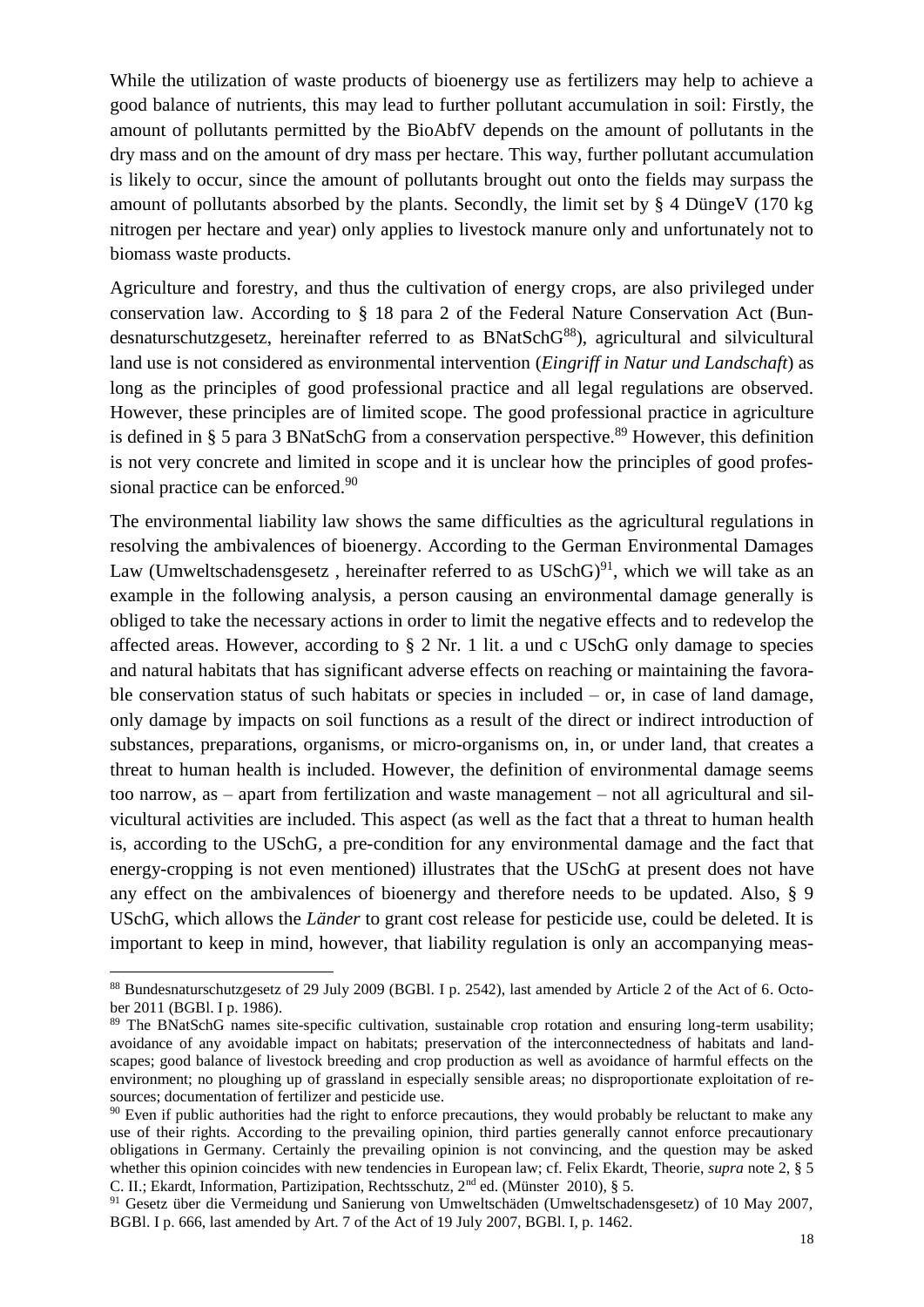ure, whereas the focus of our endeavors should be on the remodeling of the subsidy system, preferably within the framework of a cross-cutting resource efficiency approach.

## **VII. Global bioenergy regulation and WTO law**

Existing international public law is still very far from a radical climate protection and resource efficiency policy as, for instance, a comprehensive global emission trading in the sense of "one human, one emission right" would represent. Instead, existing international climate laws as well as the currently debated further developments post-2012 include only halfhearted and very consensual goals and only insufficient penalties for unwilling countries. Due to globalization, it seems as if the majority of countries are in competition for low taxes and low social and environmental standards. This competition increasingly constrains at the same time an effective climate policy and a balanced legal framework that could address the social and environmental ambivalences of bioenergy. Nevertheless, in the interest of both North and South, climate protection and the ambivalences of bioenergy have to rely on *global* policy solutions with global social and environmental standards in order to control the global economy and to avoid the disastrous competition for the lowest standards ("race to the bottom"). These global policies would also have to impose a more rigid climate protection and go far beyond existing and forthcoming European standards, for instance by introducing an emission trading system according to the principle of "one human, one emission right" (which would, however, have to take into account the historic emissions of Western countries). By trading emission certificates, developing countries will get the financial support necessary for climate protection and poverty reduction. The "second best" solution would be a global convention on bioenergy, ending the race to the bottom – a problem we encounter permanently in the context of global climate change.

If this proves unfeasible due to the current reluctance of developing countries in particular, the European Union should lead by taking unilateral actions (on climate change as well as on bioenergy). In the context of a general climate policy, emission trading would be one way to go, provided it includes a more definite cap and reduction path and is based on primary energy consumption (including land use).<sup>92</sup> In order to reduce the competitive advantage of biomass not being within the scope of such a new EU emission trading scheme (in case of implementing a new EU emission trading without implementing a new global emission trading at the same time), the EU could charge the import of such biomass, instead of opting for import bans.<sup>93</sup> For instance, this charge would apply to cheap "rainforest-clearing" biomass.<sup>94</sup> This kind of border adjustment is also in accordance with WTO law.<sup>95</sup> This way, the EU could lead the way in climate change policy (as well as in bioenergy policy) without suffering from

<sup>&</sup>lt;sup>92</sup> If the European Union does not opt for the proposed new kind of emission trading, we would at least need a new and more strident Directive on renewable energies that stipulates strident criteria for imported (and domestic) biomass, including import restrictions for biomass non-consistent with the criteria.

<sup>&</sup>lt;sup>93</sup> In fact, the EU commission has already considered the introduction of a similar charge in view of the EU emissions trading.

<sup>94</sup> On this general topic cf. in more detail Felix Ekardt and Andrea Schmeichel, Border Adjustments, WTO Law, and Climate Protection, *Critical Issues in Environmental Taxation* (2008), pp. 737 *et sqq*.; Felix Ekardt, Theorie, *supra* note 2, § 7 C. In the reversed situation, i.e. if a European company exports a specific product, this company could be exempted from a percentage of the higher costs that are due to EU climate policy. However, this reversed situation does not seem very realistic in regard to bioenergy (unlike many other products).

<sup>&</sup>lt;sup>95</sup> Cf. the evidence provided in the precedent footnote.